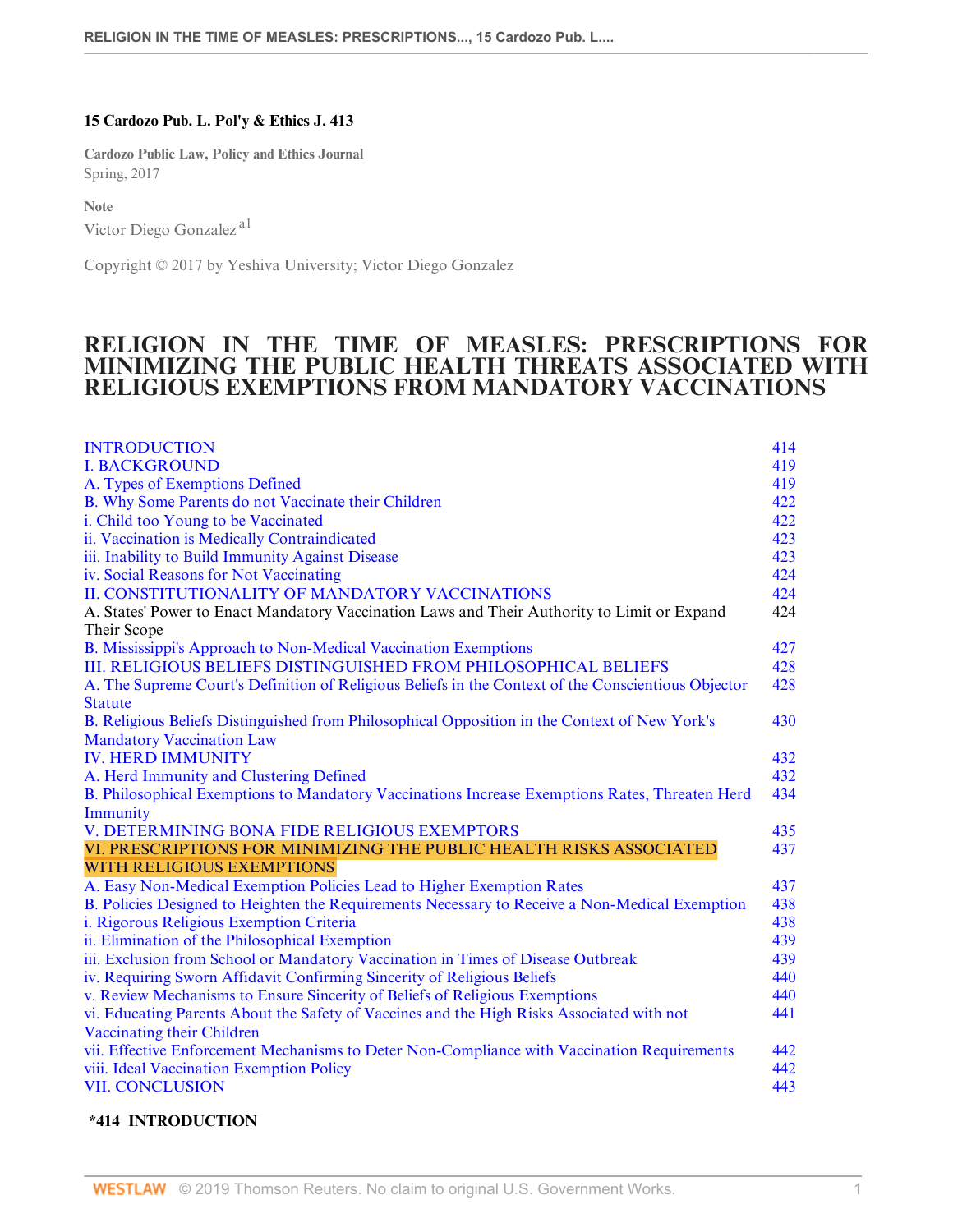The balancing of competing social interests is a basic dilemma in the childhood vaccination debate.<sup>1</sup> On one side, there are parents who have genuine religious beliefs that would not allow them in good conscience to vaccinate their children.  $\frac{2}{3}$ On the other side, there are parents who do not have such beliefs and want to ensure that their children will not be exposed to potentially life threating vaccine-preventable diseases.  $3$  The following real-life narrative demonstrates the importance of finding such a balance.

Officials identified fifty-eight cases of measles in two neighborhoods in the borough of Brooklyn; all cases involved members of the orthodox Jewish community.<sup>4</sup> The cases originated from a 17-year-old boy who returned with the virus from London on March 13, 2013.  $5*415$  The boy's parents intentionally did not vaccinate the boy. <sup>6</sup> He spurred the largest outbreak of measles in the United States since  $1996$ .<sup>7</sup> All the cases occurred in persons who did not have a documented measles vaccination at the time of exposure.  $8$  Twelve of the cases occurred in infants too young (younger than twelve months) to receive the routine measles vaccination. <sup>9</sup> The first identified case occurred in Brooklyn's Borough Park neighborhood. <sup>10</sup> Twenty-eight cases occurred in that neighborhood, and the median age of those infected was ten years old.  $^{11}$  Seven of the cases in persons older than twelve months came from three extended families that declined to use the measles vaccination. <sup>12</sup> The second outbreak occurred in the Williamsburg neighborhood, <sup>13</sup> and the median age of the 30 persons infected was 19 months. <sup>14</sup> Nine of these cases occurred in persons who refused to use the measles vaccination.  $15$  Efforts to limit the spread of the outbreak included notifying schools and daycares, immunization audits of schools, and meetings with religious leaders and elected officials.  $^{16}$  A few extended families that declined to use the measles vaccine amplified the outbreak.  $^{17}$  High levels of vaccination coverage within the Brooklyn orthodox Jewish community, the insular nature of the affected community, and the high vaccination coverage of the population surrounding the affected community, likely limited the further spreading of the infection.  $18$ 

New York's Public Health Law Section 2164 authorized those parents in Brooklyn, as well as parents across the state of New York, to not vaccinate their children. <sup>19</sup> As a prerequisite to public school, private \*416 school, or daycare enrollment,  $^{20}$  parents or guardians must show that their children have been vaccinated against a variety of common infections, including measles. 21 However, parents or guardians can enroll their children in school or daycare without vaccinating their children if to do so would violate their genuine and sincerely held religious beliefs. <sup>22</sup>

Perhaps if New York had allowed philosophical exemptions as well as religious exemptions to its mandatory vaccination law, the number of measles infections would have been greater.  $^{23}$  A New York Senator's most recent attempt to enact a philosophical exemption to the state's mandatory vaccination law failed on February 9, 2015.<sup>24</sup> Since at least 2001 a bill has been introduced either in the New York State Assembly or Senate, or both, seeking to establish a philosophical exemption, but all of the bills have been unsuccessful.  $^{25}$ 

\*417 California,  $^{26}$  Mississippi,  $^{27}$  and West Virginia  $^{28}$  are the only states that allow neither religious nor philosophical exemptions. <sup>29</sup> Forty-seven states allow religious exemptions. <sup>30</sup> Additionally, eighteen states allow philosophical, or personal belief, exemptions to their mandatory vaccination requirements.<sup>31</sup>

Since it is extensively documented that religious and philosophical exemptions to mandatory vaccinations increase the risk of children contracting diseases, this Note will call for restrictions to exemptions from mandatory vaccinations.  $32$ However, a concern is that an overly restrictive approach to vaccination exemptions would work against vaccination policy by inflaming public opinion.<sup>33</sup> Additionally, several \*418 states have religious freedom restorations acts (state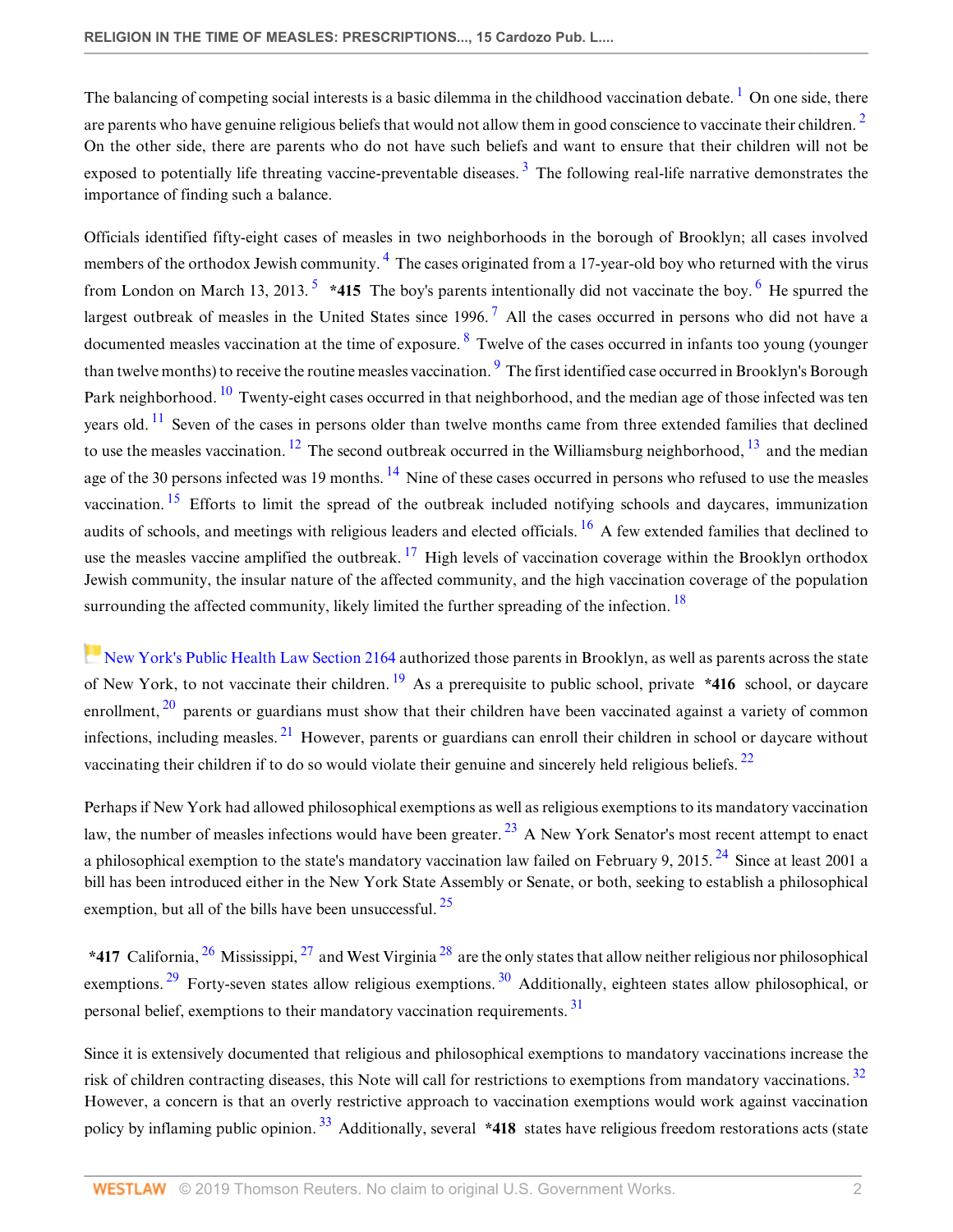RFRAs), which would typically require state and local laws that impede religious exercise to be the least restrictive means of achieving a compelling government interest. <sup>34</sup> The "least restrictive means" test is a component of the "strict" scrutiny" analysis, which is most stringent analysis of constitutional validity.  $35$  In order to avoid an increase in animosity and skepticism towards vaccinations--and statutory barriers--states should continue to allow persons to obtain religious exemptions, but with some meaningful conditions.  $36$  Moreover, the evidence shows that philosophical exemptions to mandatory vaccination laws by themselves increase the number of children at risk of contracting preventable diseases.  $37$  Therefore, this Note will call for the elimination of philosophical exemptions to mandatory vaccination laws, a strengthening of the standards used in determining bona fide religious exemptions, and the adoption of exemplary policies from various states that decrease the public health risks that religious exemptions pose.

Part I of this Note defines the different types of exemptions to vaccinations available throughout several states and identifies why some parents do not vaccinate their children. Part II provides state and federal case law that identifies states' authority to enact vaccination laws. Part III discusses case law that defines statutorily recognized religious beliefs, and identifies the difference between religious beliefs against \*419 vaccination laws as opposed to philosophical opposition to such laws. Part IV introduces the concept of herd immunity, highlighting the importance of minimizing the public health risks that non-medical exemptions to mandatory vaccinations pose. Part V explores approaches to creating a robust standard for determining who qualifies for a religious exemption to mandatory vaccination laws. Part VI offers a sample of selected laws from several states that provide examples of policies that other states could enact to minimize the risks that religious exemptions to mandatory vaccinations impose on the general public.

# I. BACKGROUND

# A. Types of Exemptions Defined

The three types of exemptions to mandatory vaccinations are: medical, religious, and philosophical (also known as person belief).  $38$  All fifty states have laws that allow exemptions from mandatory vaccinations for medical reasons.  $39$ Generally, for a child to qualify for a medical exemption, parents need to provide a statement from a physician that a certain vaccination is medically contraindicated--meaning that it could harm the child's health to receive the vaccination.  $40$  Common reasons for a medical exemption include: that a child has a compromised immune system, that a child has allergies to vaccine ingredients, or that a child has had an adverse reaction to a prior administration of a vaccine dosage. 41 The justifications for allowing medical exemptions to vaccination requirements are self-evident.

Policies used to determine whether to grant religious exemptions vary throughout the states; for example, in New York, for a child to qualify for the religious exemption, the law requires that the administration  $*420$  of the vaccination be contrary to the guardian's "genuine and sincere religious beliefs."  $42$  In other states, the criteria for being granted a religious exemption is membership in a "recognized religious denomination" with practices and tenets in conflict with vaccinations. 43 New York's vaccination statute does not specify membership in a "recognized religious organization" as a condition for qualifying for a religious exemption, which can be attributed to the case Sherr v. Northport-East Northport Union Free School Dist. <sup>44</sup> Sherr, a District Court case invalidating an earlier version of New York's vaccination law, held that limiting the availability of religious exemptions to "bona fide members of a recognized religious organization" violated the Establishment and Free Exercise Clauses of the First Amendment. 45 In Delaware, religious exemptions are granted to those that "subscribe to a belief in a relation to a Supreme Being involving duties superior to those arising from any human relation" which forms the basis of opposition to vaccinations--borrowing language from Supreme Court case law defining religious beliefs in the context of conscientious objectors to war.<sup>46</sup> Evidently, there are a variety of approaches states take in determining who qualifies for a religious exemption.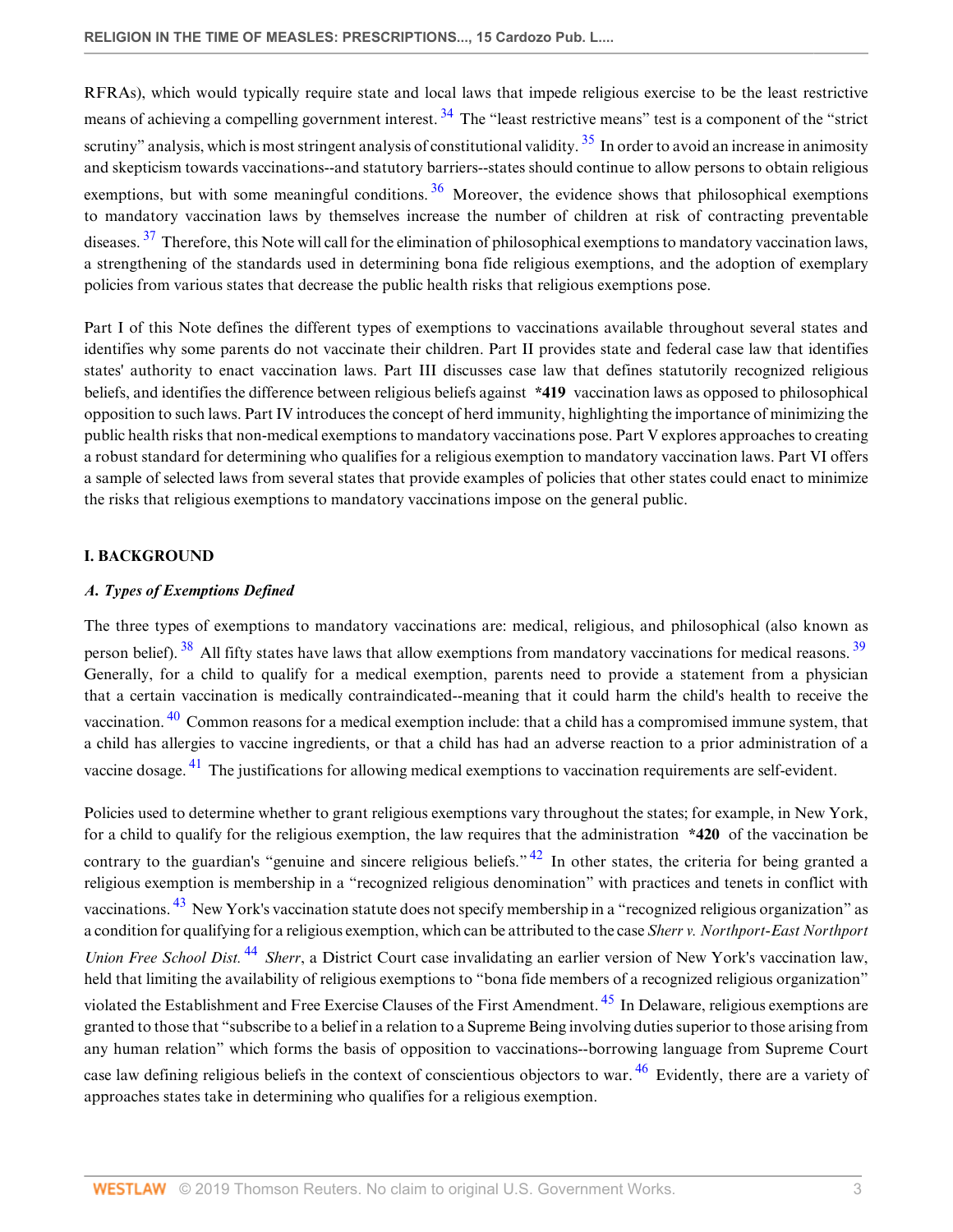Philosophical exemption policies have a unifying quality--they are typically easy to obtain. <sup>47</sup> For example, Arizona's vaccination law allows parents to exempt their children from vaccinations if upon understanding the risks and benefits of immunizations, due to their personal beliefs; those parents do not consent to the immunization of their children. \*421  $^{48}$  Parents in Arizona only have to submit a signed statement to the school administrator in order to receive a philosophical exemption.<sup>49</sup> In contrast, some states condition the philosophical exemption on fulfilling additional requirements. Arkansas's vaccination law similarly provides an exemption if parents object to vaccinations because of their philosophical beliefs.  $\frac{50}{2}$  However, in order for parents in Arkansas to receive a philosophical exemption, they must complete an annual recertification process, submit a notarized request to the state's Department of Health, and complete an educational component regarding the benefits and risks of vaccinations.<sup>51</sup>

Some commentators have described philosophical exemptions as "exemptions of convenience" because some parents find it more convenient to sign a waiver than to comply with a state's vaccination schedule.  $52$  Philosophical exemptions are also seen as a response to constituents' senses of personal freedom and individualism. <sup>53</sup> In those cases, philosophical exemptions may have been enacted to subdue the stiff resistance met by legislatures from constituents regarding mandatory vaccinations. <sup>54</sup>

For example, in *Boone v. Boozman*, the Arkansas District Court struck down a provision of the state's vaccination law, which provided an exemption to members of recognized religions with tenets in opposition to vaccinations. <sup>55</sup> The state's ability to establish which religions are "recognized" was held unconstitutional.  $56$  Subsequently, the Arkansas legislature added a philosophical exemption as an attempt to balance parent's rights to choose to vaccinate their children with the attendant public health risks that come with failure to vaccinate.  $57$  Religious opposition to vaccinations became functionally reframed as a philosophical opposition to vaccinations and thus recognizable under  $*422$  the law. <sup>58</sup> It was generally understood that the philosophical exemption would not be denied if the requisite paperwork were submitted. <sup>59</sup> Arkansas' philosophical exemption requirements, and even more so Arizona's philosophical exemption requirements, demonstrate the ease with which one can obtain a philosophical exemption.

# B. Why Some Parents do not Vaccinate their Children

Beyond religious or philosophical reasons for a parent's choice to not vaccinate their child, children can also go unvaccinated for reasons largely outside of a parent's control. Reasons why parents may choose to not vaccinate their child include: the parents claim religious or philosophical exemptions to vaccines; the child is too young to be vaccinated; a vaccine is medically contraindicated for a child; a child, even after receiving the vaccination, is unable to build immunity against the disease; and societal reasons, such as inability to access care.  $^{60}$  Given the wide range of reasons for a child going unvaccinated, parents who chose to not vaccinate their children because of their own beliefs put their child, and other children--who do not have such objections to vaccinations--at risk of contracting a disease. 61 Discussing and considering all reasons is important for a well-rounded discussion on the issue as a whole, as provided below; however, for the purposes of this Note, the information will focus on the critical underlying issue--the changes that could be made to non-medical exemption policies to increase the yields of children receiving vaccinations.

# i. Child too Young to be Vaccinated

The Centers for Disease Control and Prevention recommends administrating the first dose of MMR, Varicella, and HepA (hepatitis A) vaccinations when the child reaches one year of age.  $62$  The final dosages of some vaccinations, such as for DTaP (diphtheria, tetanus, and \*423 whooping cough (pertussis)), IPV (polio), MMR (measles, mumps, and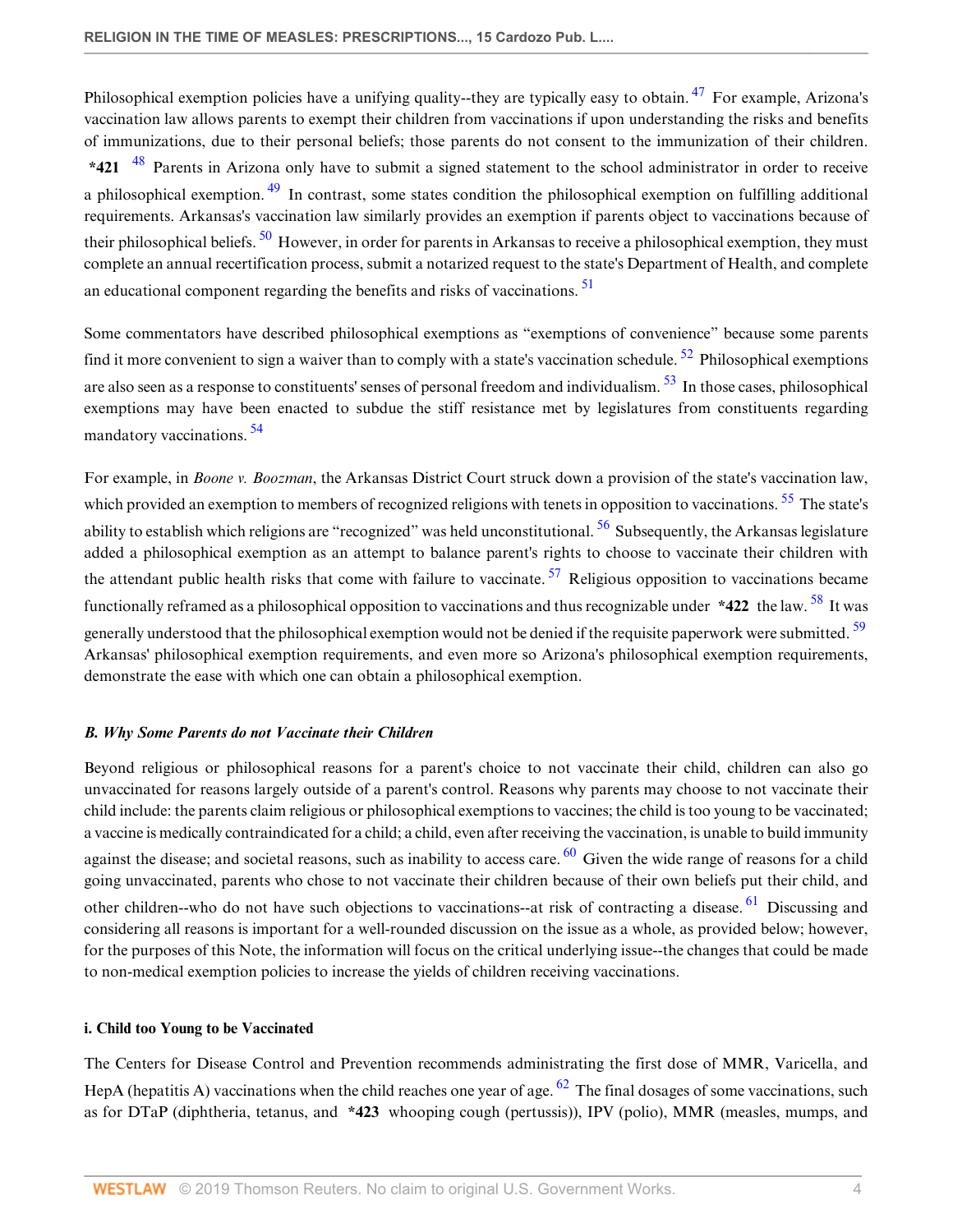rubella), and varicella has a recommended administration anytime between the child's fourth and sixth year of age.  $63$ Additionally, for many vaccines, multiple dose administrations are necessary to reach the maximum rate of immunity--a child who has not received all the doses of a vaccine is susceptible to the disease until the final dosage administration. <sup>64</sup> A child may contract a disease before he or she has even had the chance to build immunity against the disease through vaccinations. <sup>65</sup>

### ii. Vaccination is Medically Contraindicated

There may be a specific medical danger that does not allow for a child to receive a vaccination. For example, the MMR vaccine is contraindicated for children with hypersensitivity to gelatin, who are undergoing immunosuppressive therapy, or who have leukemia. <sup>66</sup> Children who cannot receive vaccinations because it is medically contraindicated are more likely to contract a disease in two ways: they can contract the disease when an unvaccinated child brings in the disease from the outside community, causing an outbreak; or, when there are so many unvaccinated children in a community that herd immunity is lost and a disease outbreak can more easily spread.  $67$  It is easy to imagine a scenario where a child, who would otherwise be vaccinated absent a medical reason, contracts a disease from a child whose parents had a philosophical or religious objection (belief objections) to vaccinations.

### iii. Inability to Build Immunity Against Disease

Some children who receive the required doses of a vaccination are nonetheless unable to develop immunity for that disease. <sup>68</sup> For example, the DTaP vaccination is generally effective for up to eight or nine out of ten children who receive the vaccine. <sup>69</sup> The unvaccinated children \*424 whose parents have belief objections to vaccinations jeopardize the health of the children who received the vaccination, but were nonetheless unable to develop immunity to the infections.

#### iv. Social Reasons for Not Vaccinating

Social reasons for parents not vaccinating their children include ignorance of the vaccine or inability to access healthcare.  $\frac{70}{10}$  Social reasons for not vaccinating only become a problem when the school that is supposed to enforce vaccination requirements does not assure compliance with the law.  $^{71}$  Furthermore, some parents may have fallen victim to the anti-vaccination movement, which largely focuses on the theory that vaccines can cause autism in children.<sup>72</sup> At the foundation of this movement is the fact that instances of mortality from vaccine-preventable diseases are at record lows, which make vaccines seem unnecessarily dangerous to some parents.<sup>73</sup> Parents hear of children reacting negatively to vaccines through stories that the media sensationalizes, which make negative reactions to vaccines appear more common than the diseases the vaccines are intended to protect against. <sup>74</sup> Those parents can then seek a philosophical exemption or claim a religious exemption, where available, based on their concerns. Of course, those parents ignore the weight of scientific evidence, which proves that vaccines are a safe and effective method of avoiding disease.<sup>75</sup>

States, keeping in mind that for some children vaccinations are not an option, should take all steps necessary under their authority to provide as much protection as possible to all children.

# II. CONSTITUTIONALITY OF MANDATORY VACCINATIONS

A. States' Power to Enact Mandatory Vaccination Laws and Their Authority to \*425 Limit or Expand Their Scope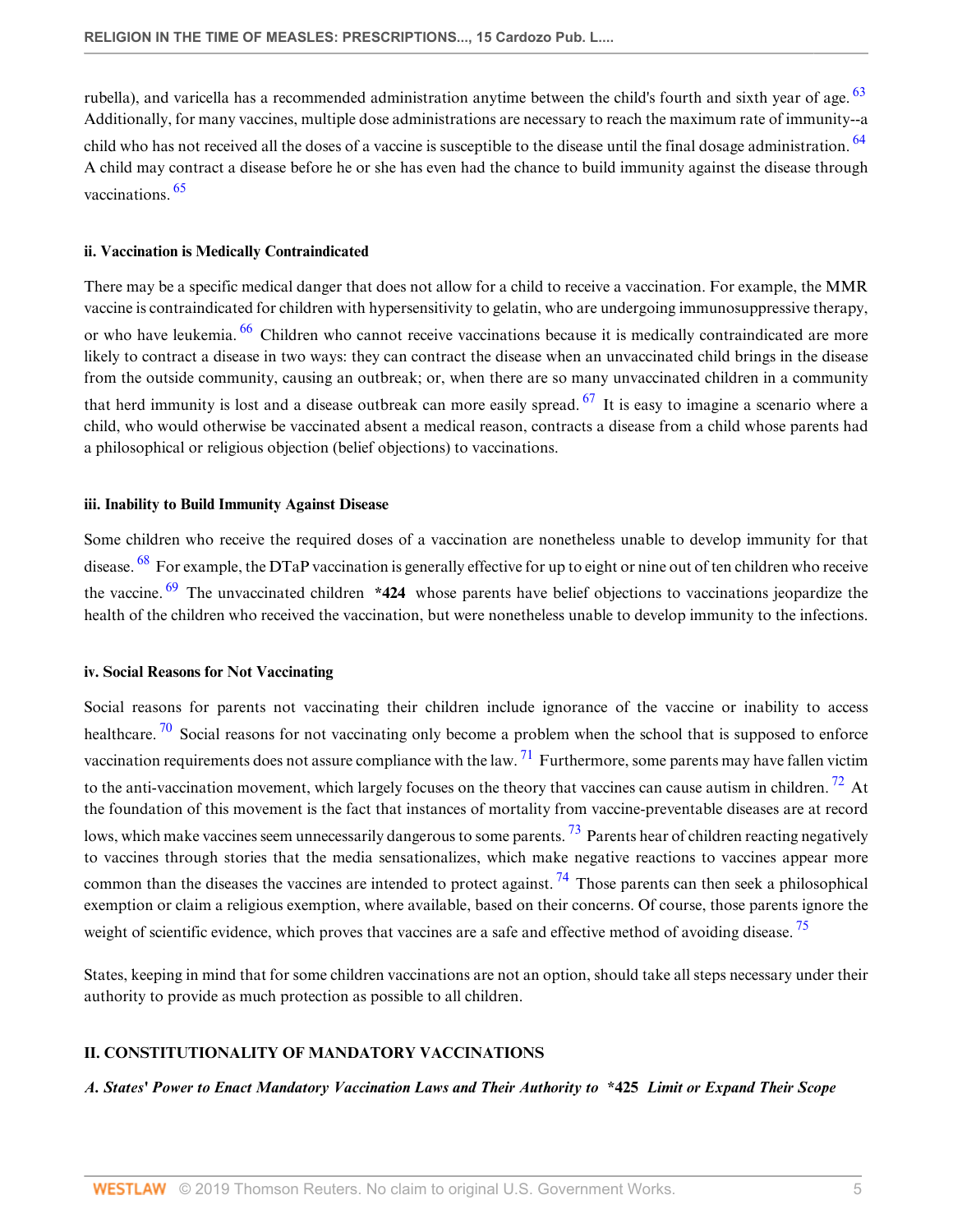The landmark Supreme Court case of Jacobson v. Massachusetts makes clear that states, pursuant to their police powers,  $^{76}$  have the authority to compel mandatory vaccinations.  $^{77}$  The Court upheld the constitutionality of the statute at issue in Jacobson, which provided that the state's Board of Health had the authority to compel vaccinations against smallpox. Furthermore, the Supreme Court, in Zucht v. King,  $^{78}$  upheld a lower court's holding,  $^{79}$  which upheld the constitutionality of mandatory vaccinations as a prerequisite to enrollment in public or private school.  $80\,$  However, the Supreme Court has not explicitly dealt with the constitutionality of religious exemptions to mandatory vaccinations. <sup>81</sup> Supreme Court case law suggests that states have the authority under the U.S Constitution to not grant religious exemptions to mandatory vaccinations. <sup>82</sup> The Supreme Court in *Employment Division v. Smith*  $*426$  held that a state statute criminalizing peyote and denying unemployment benefits to those who used the drug did not abridge petitioner's exercise of religion. <sup>83</sup> The Court emphasized that they have never allowed religion to form the basis for an exemption from conduct that a state can lawfully regulate.  $84$  The parallel drawn in the context of vaccinations is that if a state has a law that compels vaccinations, a state is not obligated by the U.S. Constitution to provide a religious exemption. <sup>85</sup>

Similarly, in an earlier Supreme Court case, *Prince v. Massachusetts*, the Court rejected the petitioner's theory that her First Amendment freedom of religion rights provided her an exemption to Massachusetts' child labor laws. <sup>86</sup> In dictum, the Court mentioned that States, as parens patriae, <sup>87</sup> could restrict parents' control over their children in many ways, notably, that states could deny parents' wishes to exempt their children from mandatory vaccinations when the exemption is based on religious grounds. <sup>88</sup>

\*427 Parens patriae has been a justification for the regulation of children's health in a way that exceeds states' power to do so in the lives of adults.  $89$  Children do not have the same degree of decisional autonomy as adults.  $90$  Furthermore, states have an interest in promoting the overall health and socialization of children who will become tomorrow's adults. <sup>91</sup> This concern is seen as states' interest in protecting future social capital. <sup>92</sup> In order to protect states' interest in preserving future social capital, states rely on their police power and parens patriae role to regulate parents' decisions about their children's health care, even in ways that conflict with parents' wishes.  $\frac{93}{2}$ 

Police power and parens patriae form the basis for states' ability to impose vaccination requirements on children. <sup>94</sup> The same reasoning that allows states to mandate vaccinations, even in opposition to parents' religious beliefs, can justify states' authority to mandate the vaccination of children in opposition of the parents' philosophical beliefs.  $95$  As is the case for religious exemptions, there is no constitutional right to philosophical exemptions to mandatory vaccinations. <sup>96</sup>

# B. Mississippi's Approach to Non-Medical Vaccination Exemptions

Mississippi, a state that has neither religious nor philosophical exemptions to mandatory vaccinations,  $\frac{97}{97}$  has taken a novel approach in addressing the state's power to abolish belief exemptions to vaccination laws. Mississippi's Supreme Court has held that religious exemptions to mandatory vaccinations violate the Fourteenth Amendment.<sup>98</sup> The \*428 Court reasoned that allowing religious exemptions to mandatory vaccinations would discriminate against the majority of children whose parents do not claim religious exemptions, denying those children equal protection under the law, while exposing them to the dangers of associating with unvaccinated children whose parents claimed the religious exemption. <sup>99</sup> This holding has not been followed in other state supreme courts; however, it has garnered support in academia as correctly identifying the fact that belief exemptions to mandatory vaccinations are incompatible with constitutional protections. <sup>100</sup>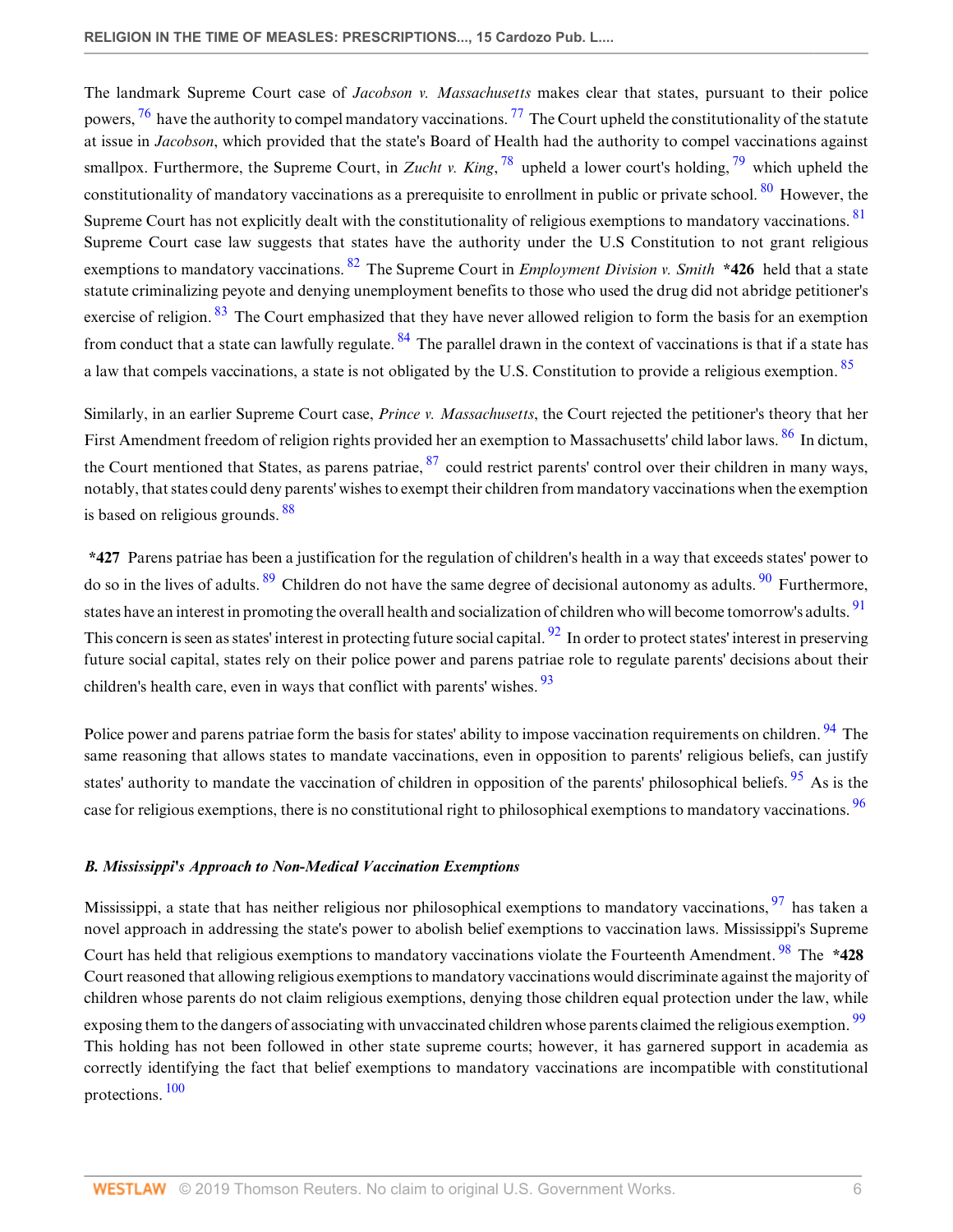# III. RELIGIOUS BELIEFS DISTINGUISHED FROM PHILOSOPHICAL BELIEFS

#### A. The Supreme Court's Definition of Religious Beliefs in the Context of the Conscientious Objector Statute

Determining the source of the beliefs that form the basis for refusal to vaccinate is important because it determines which exemption, if at all, an individual is entitled to claim. Federal case law provides insights into the distinction between statutory religious exemptions and philosophical opposition in the context of conscientious objectors to war. In United States v. Seeger, which came as a challenge to a conscientious objector statute that required a belief in a "Supreme Being" in order to receive an exemption from combat, the Court held that belief in a supreme being is tested by inquiring whether that belief is parallel in sincerity and meaning to an orthodox belief in God by a person who would clearly qualify for an exemption under the statute.  $\frac{101}{10}$  The Court \*429 further elaborated that Congress' intent behind including the words "Supreme Being" was to include all religions in the scope of the statute and to also exclude merely philosophical, sociological, or political views.  $\frac{102}{2}$  As to one of the petitioners who stated that he did not belong to a religious sect or organization but stated that it was contrary to his moral code to take a human life, a code he held higher than his obligation to the state,  $\frac{103}{104}$  the Court found that his beliefs were protected by the conscientious objector statute.  $\frac{104}{104}$ Seeger was largely relied upon in Welsh v. United States,  $^{105}$  where the Court held that sincere and meaningful beliefs that cause one to object to war need not be based in a traditional religion;  $106$  rather, the Court held that purely ethical or moral beliefs could form the basis of one's duty to refrain from participating in war, which is similar to the duty a person possesses from a traditional religion with such convictions.  $107$  Seeger and Welsh suggest that religious beliefs do not need to come from a traditional religion, but do have to be deeply and sincerely held to the point that they impose a "duty of conscience," in order to cross the line from philosophical to the equivalent \*430 of religious beliefs. <sup>108</sup>

# B. Religious Beliefs Distinguished from Philosophical Opposition in the Context of New York's Mandatory Vaccination Law

Other federal case law further elucidates where the line between religious beliefs and philosophical opposition may lie, specifically, in the context of mandatory vaccination laws. The Second Circuit decision of Mason v. General Brown Cent. School District, <sup>109</sup> makes a clear point that not all members of any religion will qualify for a religious exemption to vaccinations laws. <sup>110</sup> The appellants in *Mason* were members of the Davenport Universal Life Church (DULC). <sup>111</sup> In the discussion of the DULC, the Court found that the "Church," exists essentially to provide its members a tax dodge and to provide "religious" legitimacy to the chiropractic ethics of its members,  $\frac{112}{12}$  who are largely chiropractors or chiropractic students. <sup>113</sup> The appellants based their opposition to vaccinations on their strong convictions about the necessity of a "natural existence," their belief that vaccinations are unnecessary and harmful because the body has the ability protect itself from disease without medicine, and their belief that vaccinations are contrary to the "genetic blueprint" of nature. <sup>114</sup> The state's Commissioner of Education and the school district denied the appellants' religious exemptions after the determination that the appellants had failed to present sufficient evidence that their religious beliefs formed the basis for their opposition to vaccinations.  $^{115}$  In dismissing the appellants' First Amendment free exercise of religion claims, finding it without merit,  $\frac{116}{1}$  the Court held that the appellants' belief in a "genetic blue print" was simply the embodiment  $*431$  of secular chiropractic ethics.  $117$  To make this assessment, the Court relied on the Seeger standard of what is deemed a religious belief--that being a belief that "occupies a place in the life of its possessor parallel to that filled by the orthodox belief in God."<sup>118</sup>

Furthermore, the Court relied on federal case law to conduct a threshold inquiry in considering the difference between religious and secular or scientific beliefs.  $\frac{119}{19}$  The Court's threshold inquiry provided that claims do not have a religious basis if grounded in a subjective evaluation and rejection of the majority's contemporary secular values, <sup>120</sup> if they are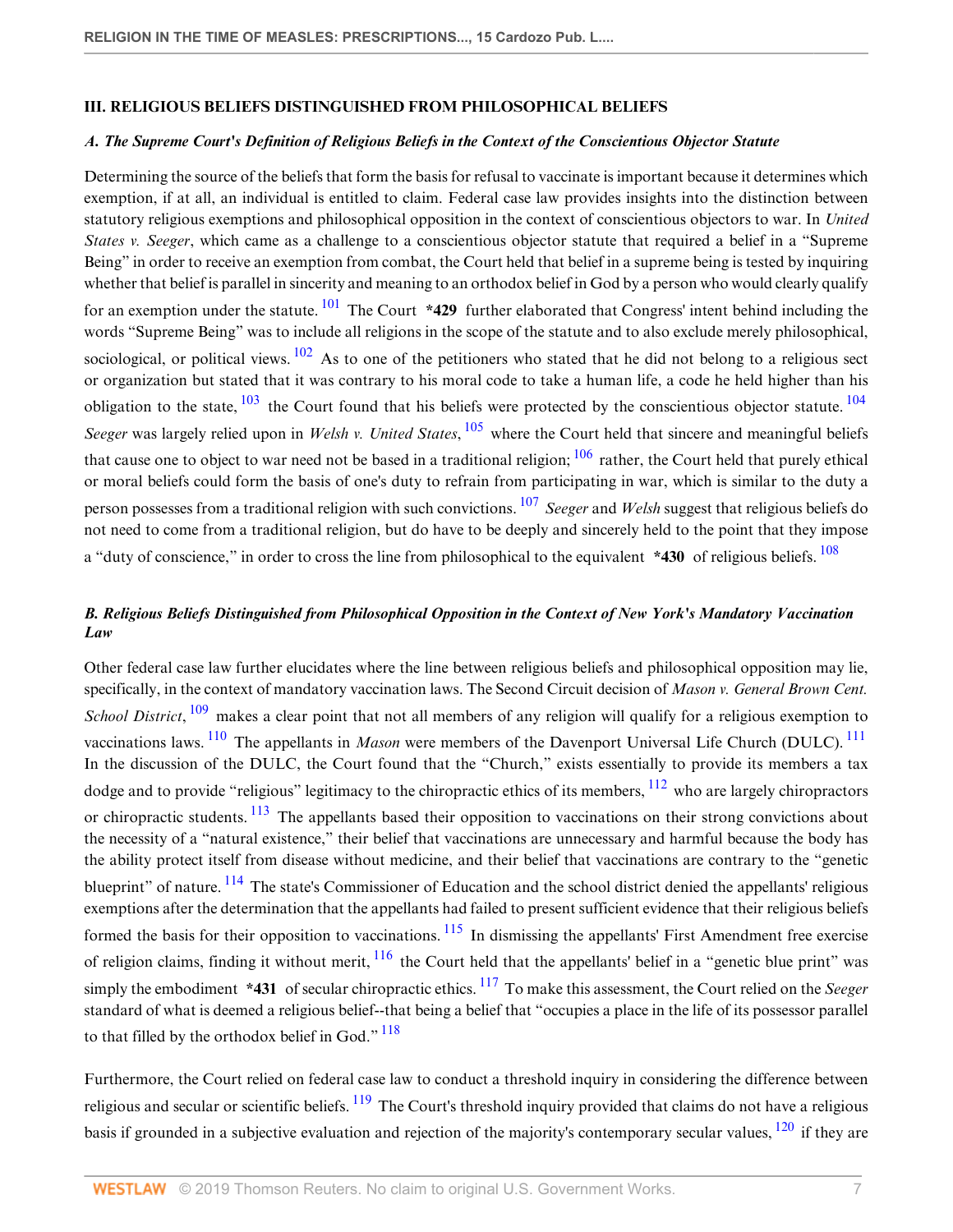purely secular philosophical concerns,  $^{121}$  or if they are just a matter of personal preference.  $^{122}$  With these standards in mind, the Court found that the appellants' beliefs of natural living and a "genetic blueprint" did not rise to the level of religious beliefs; rather, the Court found them to be closer to philosophical or personal beliefs.  $123$  The Masons' beliefs. which the Court described as a "lifestyle choice," may have been supported by strong convictions, but the fact that the decision to live a natural existence was important to them did not render their beliefs religious under the law.  $^{124}$ The Mason court examined \*432 the sincerity and the motivation behind the beliefs and did not rely on the fact that the appellants purported their beliefs as mandated by their religion. The holding in *Mason* demonstrates a narrower interpretation than the Supreme Court's interpretation in Seeger and Welsh of what qualifies as a religious belief.  $^{125}$ 

States' ability to discern between religious and philosophical beliefs, which form the basis for parent's objections to vaccinations, is an important tool, one that will allow the states to reject philosophical exemptions and will contribute towards protecting herd immunity.

# IV. HERD IMMUNITY

# A. Herd Immunity and Clustering Defined

Vaccinations are not 100 percent effective; therefore, the effectiveness of any vaccination regime relies on a high enough percentage of the population being vaccinated so as to avoid the outbreak of vaccine-preventable diseases.  $126$  When this threshold level is met, children who are not vaccinated face less risk because it is less likely that they will be exposed to a disease.  $^{127}$  This "herd immunity" occurs if a high enough percentage of the population receives vaccines. Herd immunity can be lost if enough people do not receive vaccinations.  $^{128}$  The percentage of vaccination coverage necessary to achieve herd immunity varies for each disease, but it generally ranges from 83 to 94 percent.  $129$  For example, the percentage of coverage required to reach herd immunity for smallpox ranges from 80 to 85 percent, whereas for pertussis it ranges from 92 to 94 percent.  $\frac{130}{10}$  In order for herd immunity to successfully protect children who cannot receive vaccinations either for medical reasons or because they are too young, exemptions to vaccinations need to be granted discerningly. <sup>131</sup>

\*433 Although on a national level non-medical exemption rates hover between 1 to 2 percent of the population, locally, levels of exemptions can far exceed the national rate. <sup>132</sup> For example, in 2012-13, Oregon had the highest vaccination exemption rate at 6.4 percent as a state.  $\frac{133}{10}$  In California, some county-level non-medical exemption rates were as high as 17 percent in 2010. <sup>134</sup> In Arizona, some school-level nonmedical exemption rates were as high as 68 percent in the 2010-2011 school year.  $135$  This phenomenon, known as clustering, refers to a disproportionate amount of people in a locality seeking an exemption to mandatory vaccinations as compared to the general population.  $136$  Clustering threatens herd immunity because people who have religious or personal views that would prompt them to seek an exemption from mandatory vaccinations often live in close proximity to each other.  $137$  When the number of vaccine exemptions reach a "critical mass," it is more likely that herd immunity will be compromised within that locality. <sup>138</sup> Additionally, not every vaccinated child achieves immunity to the disease;  $\frac{139}{13}$  as a result, clustering exposes children who cannot be vaccinated due to medical reasons, and children who are vaccinated but do not achieve immunity, to disease. <sup>140</sup> As illustrated in the case of the Brooklyn measles outbreak, clustering can also threaten the health of children who are too young to receive a vaccine against a preventable disease. <sup>141</sup>

# \*434 B. Philosophical Exemptions to Mandatory Vaccinations Increase Exemptions Rates, Threaten Herd Immunity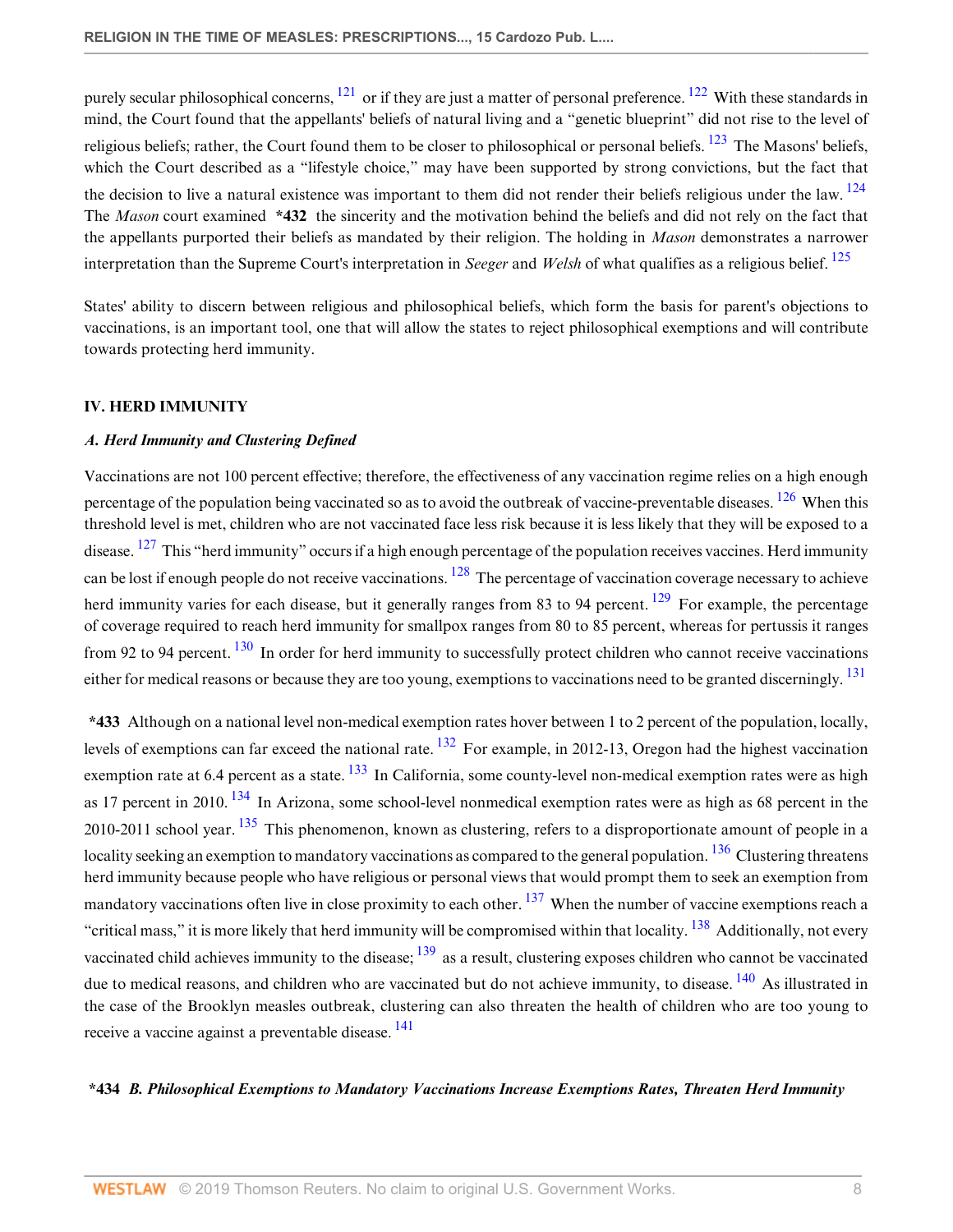States that offer philosophical exemptions in addition to religious exemptions have higher exemption rates,  $^{142}$  and heightened rates threaten herd immunity. <sup>143</sup> Additionally, those states also have higher rates of people infected by vaccine-preventable diseases. 144 In states that offer philosophical exemptions, that exemption is increasingly becoming a majority of exemptions. <sup>145</sup> For example, in 2003, the Arkansas General Assembly passed a bill to allow philosophical exemptions to mandatory vaccinations, in addition to the already present religious exemptions. <sup>146</sup> Prior to the enactment of philosophical exemptions in 2003, religious exemptions in the 2001-2002 and 2002-2003 school years accounted for nearly 80 percent of the exemptions granted.  $147$  After the enactment of philosophical exemptions, in the 2003-2004 school year, religious exemptions decreased to account for nearly 40 percent of exemptions, while philosophical exemptions accounted for nearly 53 percent of exemptions. <sup>148</sup> The percentage of philosophical exemptions granted grew in the 2004-2005 school year to account for 63 percent of the exemptions, while the percentage of religious exemptions decreased to about 32 percent.  $^{149}$  From the 2001-2002 school year to the 2004-2005 school year, nonmedical exemptions grew from 419 to 1,083.<sup>150</sup> States that offer philosophical exemptions similarly experience an increase in rates of exemptions, whereas states that offer only religious exemptions have not experienced such an increase. <sup>151</sup>

#### \*435 V. DETERMINING BONA FIDE RELIGIOUS EXEMPTORS

Short of abolishing religious exemptions to mandatory vaccination laws, an available option to reduce the risk to the public would be for states to develop a standard that would allow them to determine when to grant religious exemptions based on a person's sincerely held religious beliefs. <sup>152</sup> Creating such a standard would allow states to balance individual rights and public health risks. <sup>153</sup> Existing case law addressing conscientious objector statutes could provide the model for this standard. This position has garnered support based in part on the similarities between mandatory conscription and mandatory vaccinations. <sup>154</sup> Society as a whole benefits from conscription (increased national security) and from mandatory vaccination (increased public health). <sup>155</sup> Recognizing the benefits of both mandatory vaccination and conscription, legislatures have at times enacted laws requiring conscription  $156$  and laws requiring vaccinations.  $157$ Conversely, legislatures have also instituted religious exceptions to both conscription <sup>158</sup> and mandatory vaccination. <sup>159</sup> Supreme Court cases suggest that a person qualifies for conscientious objector status when a person holds a sincere and meaningful objection  $160$  to any and all wars  $161$  that is "spurred by deeply held moral, ethical, \*436 or religious beliefs, [that] would give them no rest or peace if they allowed themselves to become a part of an instrument of war." <sup>162</sup> This Note will not attempt to construct an analogous standard for the context of vaccinations, but states clearly have varying standards for determining the sincerity of the exemptor's religious beliefs. <sup>163</sup>

However, states can seek guidance from Delaware's non-medical exemption requirements, which closely follows the language of a conscientious objector Supreme Court case regarding what beliefs are considered grounded in religion. <sup>164</sup> Additionally, in order to guard against the continuing increase of preventable diseases, legislatures should enact a review mechanism, which would allow either state or school officials to review the sincerity of the religious beliefs and the content of the religious beliefs that form the basis for parents' requests for religious exemptions from mandatory vaccinations. <sup>165</sup> The governing body assigned the task of determining whether a person's beliefs qualify them for a religious exemption can seek guidance from the Second Circuit's reasoning in Mason v. General Brown Cent. School District, which denied a religious exemption from the state's vaccination requirements to members of a church that, existed primarily to provide its members a tax dodge.  $\frac{166}{166}$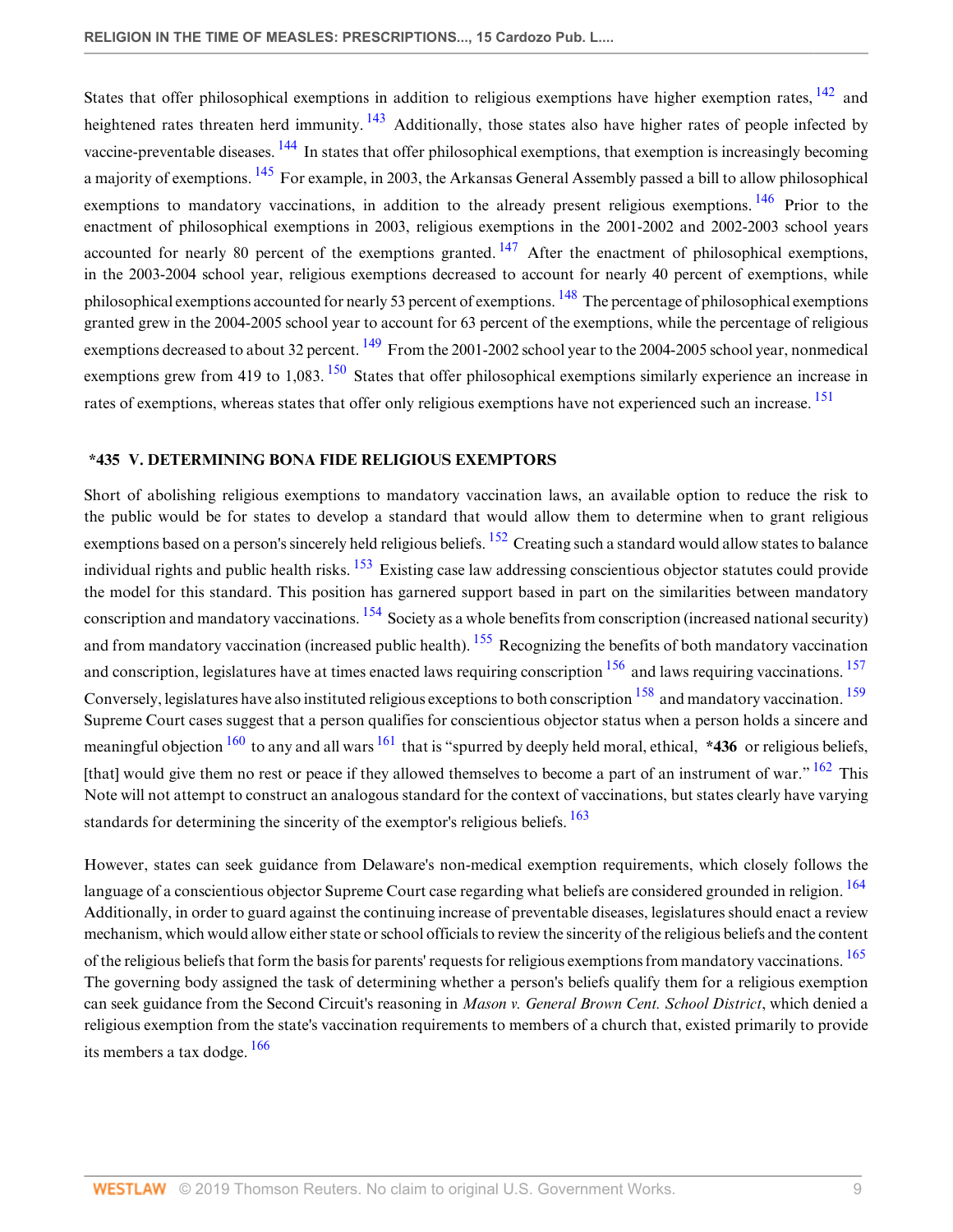# \*437 VI. PRESCRIPTIONS FOR MINIMIZING THE PUBLIC HEALTH RISKS ASSOCIATED WITH RELIGIOUS EXEMPTIONS

#### A. Easy Non-Medical Exemption Policies Lead to Higher Exemption Rates

Beyond creating a standard based on Supreme Court cases that will allow states to establish legally cognizable religious beliefs, states can adopt policies of other states to make their religious exemption application processes more onerous, as a way of deterring individuals who do not have bona fide religious objections to vaccinations.

A 2012 study analyzed the non-medical vaccination exemption policies of the 48 states and the District of Columbia that allowed nonmedical exemptions from 2006 to 2011.  $167$  The study categorized exemption policies into three groups: easy exemption policies, medium exemption policies, and difficult exemption policies. <sup>168</sup> States that had easy non-medical exemptions policies had 2.31 times higher exemption rates than states that had difficult exemption policies. <sup>169</sup> From 2006 to 2011, states with easy non-medical exemption policies experienced an average exemption rate growth of 13 percent, reaching an average exemption rate of 3.3 percent in 2011.  $^{170}$  In that same time period, states that had difficult non-medical exemption policies had an average exemption rate growth of 8 percent, reaching an average exemption rate of 1.3 percent in 2011. <sup>171</sup> These figures demonstrate a need to limit the accelerated increase of non-medical exemption rates.  $172$  This study suggests \*438 that making non-medical exemptions harder to obtain will decrease the amount of non-medical exemptions, which will in turn benefit the public's wellbeing.

#### B. Policies Designed to Heighten the Requirements Necessary to Receive a Non-Medical Exemption

### i. Rigorous Religious Exemption Criteria

States that offer generous opt-outs to mandatory vaccination requirements frustrate efforts to eradicate preventable infectious diseases.  $173$  Due to the pervasiveness of religious exemptions to mandatory vaccinations  $174$  and state RFRAs,  $^{175}$  the elimination of the religious exemption is likely politically unfeasible.  $^{176}$  Public health initiatives face growing skepticism when they affect a person's individual rights.  $177$  Instead of eliminating the religious exemption to mandatory vaccinations, which would probably create animosity and increase skepticism in vaccinations and the public health system as a whole, states should increase public knowledge about the life-saving benefits of vaccinations, about the remote risks posed by childhood vaccinations, and about the avoidable risks that non-vaccinations impose on other children.  $178$  Additionally, states should implement more rigorous policies to combat the risks inherent to religious exemptions.  $179$  In addition to creating a uniform standard to determine bona fide religious exemptors,  $180$  states can model their religious exemption laws after other states' laws that have in place more restrictive conditions attached to their exemptions, as discussed below.  $^{181}$ 

# \*439 ii. Elimination of the Philosophical Exemption

States should model their exemption statute to only allow religious exemptions, <sup>182</sup> or to specifically exclude philosophical exemptions. <sup>183</sup> States that make exemptions widely available by offering philosophical exemptions in addition to religious exemptions experience higher exemption rates of exemptions than states that only offer religious exemptions. <sup>184</sup> The continuance of philosophical exemptions threatens herd immunity and ensures that vaccinepreventable diseases will continue to breakout, and possibly increase in frequency and in geographic scope. <sup>185</sup>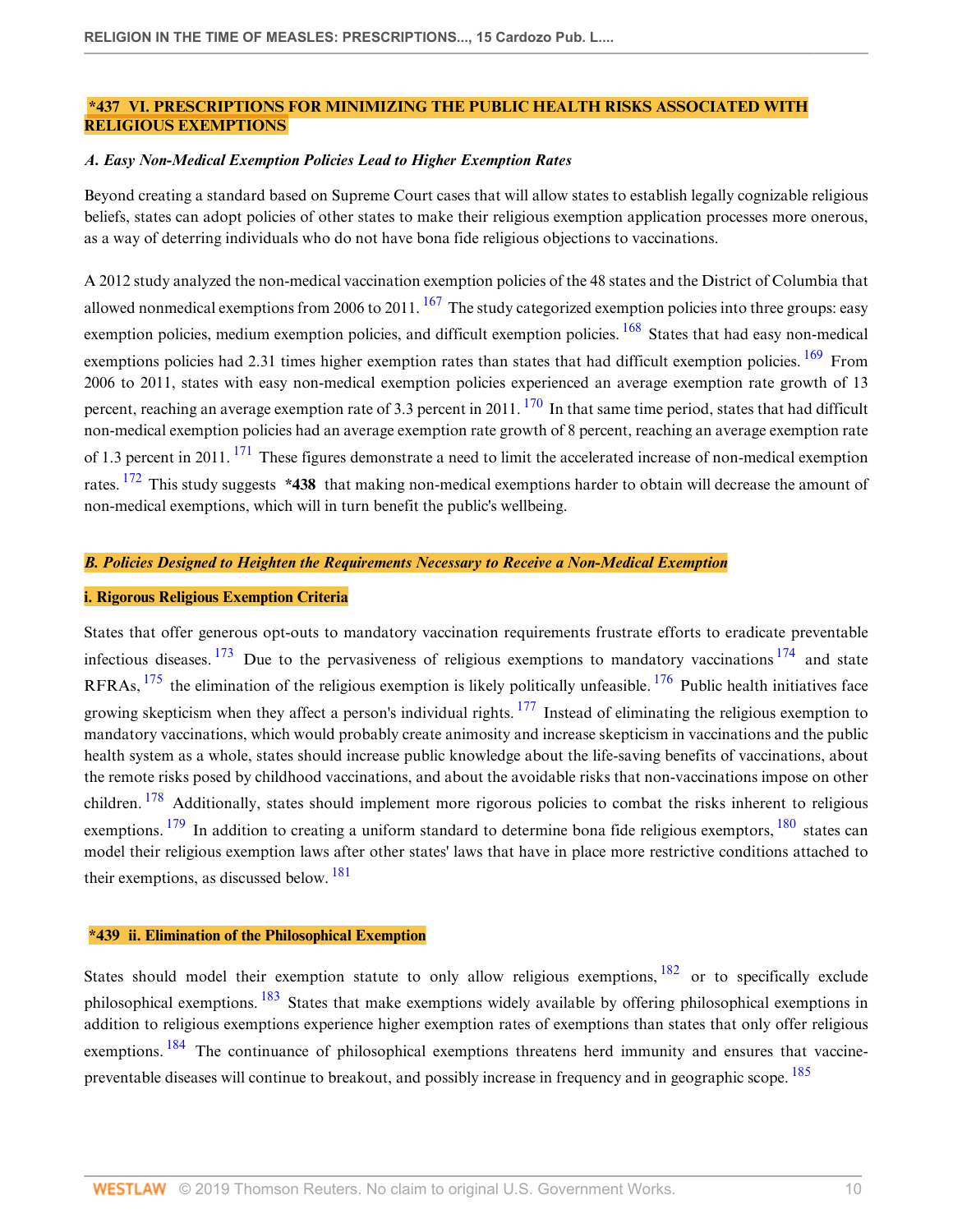### iii. Exclusion from School or Mandatory Vaccination in Times of Disease Outbreak

Beyond the elimination of the philosophical exemption, states can adopt other practical measures to reduce the risk of outbreak of preventable diseases. For example, Georgia's immunization statute allows for the exclusion of children from school when there is an epidemic of a preventable disease until the student is immunized or until the epidemic is no longer a public health threat.  $\frac{186}{180}$  Kentucky's immunization law imposes further conditions in the presence of a preventable disease \*440 outbreak.  $187$  Kentucky's law provides that in the presence of an epidemic, the state may require individuals in the area of the epidemic to receive vaccinations against the disease responsible for the epidemic. <sup>188</sup>

#### iv. Requiring Sworn Affidavit Confirming Sincerity of Religious Beliefs

In Delaware, parents who seek a religious exemption must submit a notarized affidavit where they swear that the parents "subscribe to a belief in a relation to a Supreme Being involving duties superior to those arising from any human relation,"  $\frac{189}{189}$  and that the "belief is sincere and meaningful and occupies a place in [their] life parallel to that filled by the orthodox belief in God." <sup>190</sup> The affidavit further stipulates that parents understand that their children could be excluded from school in the event of an outbreak and that they have been given the opportunity to review information regarding the medical benefits of vaccinations and risks associated with choosing to not vaccinate their children.<sup>191</sup> Having parents fill out a notarized affidavit will provide documentation useful for reviewing the sincerity of the parents' beliefs by a designated review board.

#### v. Review Mechanisms to Ensure Sincerity of Beliefs of Religious Exemptions

States vary in the review mechanisms they have in place to determine the sincerity of religious exemption applications. <sup>192</sup> Three proposed options to increase the protective strength of vaccinations through the review of exemption applications are: 1) the designation of the health department, a school official, or another related official to review and approve the exemption application; 2) the requirement that the application be reviewed for sincerity of religious beliefs; and 3) the \*441 requirement that the content of those sincere religious beliefs be determined to be the reason for the refusal to vaccinate. <sup>193</sup> These review mechanisms would allow states to sensibly grant exemptions and make it more difficult for parents to unduly impose risks on others. <sup>194</sup>

#### vi. Educating Parents About the Safety of Vaccines and the High Risks Associated with not Vaccinating their Children

Before parents are granted a religious exemption, states should provide educational counseling to parents regarding the dangers of not vaccinating their children.  $\frac{195}{195}$  To qualify for a religious exemption in Vermont, parents must sign a statement that stipulates they: have reviewed and understand educational material about immunizations provided to them by the state; understand that the failure to have their children vaccinated increases the risk that their children and other children will contract a preventable disease; understand that for some children, vaccinations are medically

contraindicated, and that for those children, being infected by a preventable disease could be life-threatening. <sup>196</sup> The hope of sharing this information may be to ensure that parents will not take the decision to not vaccinate their children lightly.

Oregon's immunization law goes further by requiring a heightened educational requirement. <sup>197</sup> In order for a child to qualify for a non-medical exemption in Oregon, parents must either provide a signed statement from a physician verifying that the physician has explained to the parents the risks and benefits of immunizations or a certificate showing that the parents have completed a vaccine education module.  $\frac{198}{198}$  The education module contains information supplied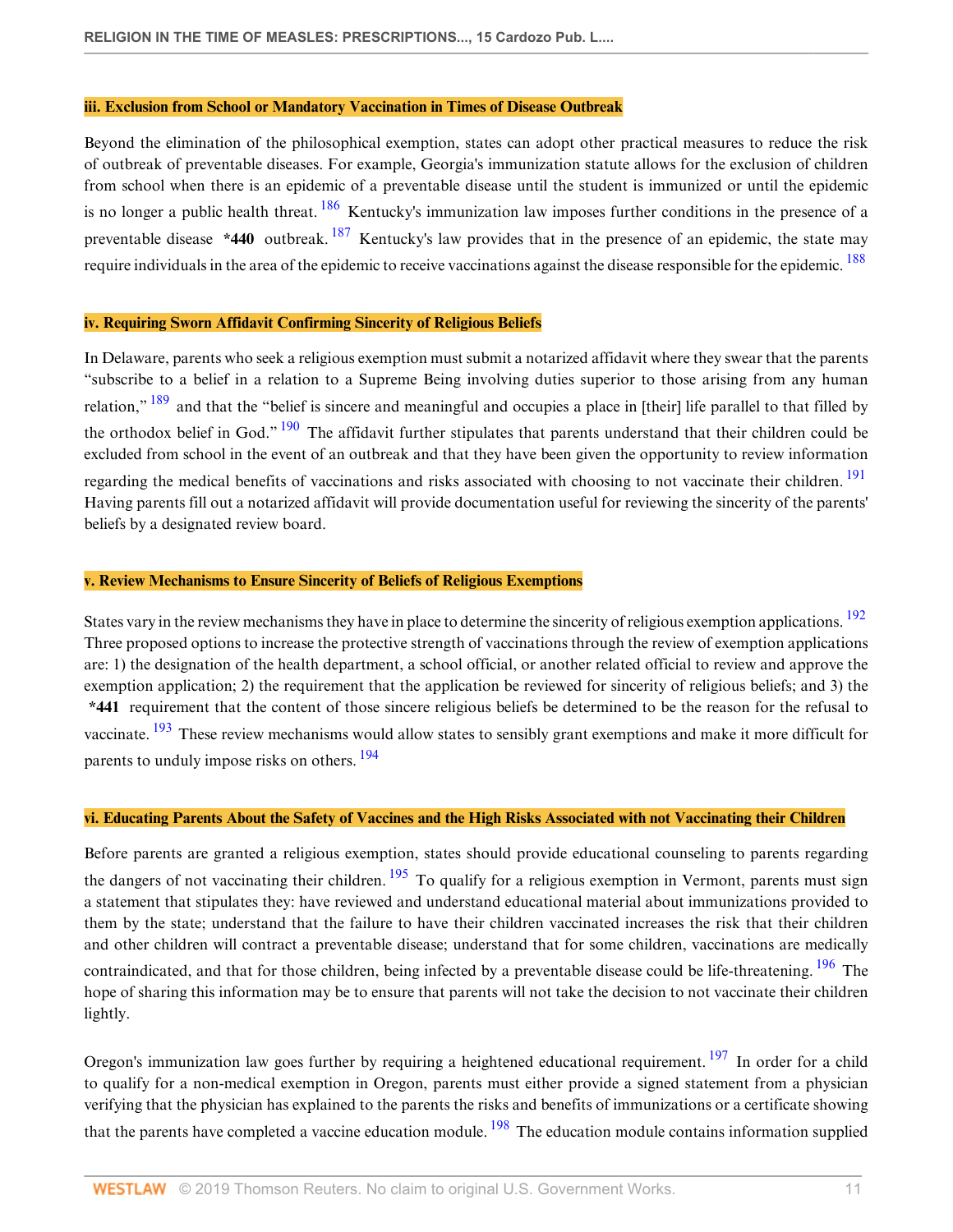by the Centers for Disease Control and Prevention regarding epidemiology, \*442 the prevention of disease though vaccinations, and the safety and effectiveness of vaccinations. <sup>199</sup> Oregon's education policy is characterized as an "informed refusal" process. <sup>200</sup> The aim of this process is to allow parents who are seeking an exemption to have an in depth discussion with their physician about the benefits and risks of immunizations so as to increase the likelihood that parents would choose to vaccinate their children. <sup>201</sup>

#### vii. Effective Enforcement Mechanisms to Deter Non-Compliance with Vaccination Requirements

States should also be cognizant of the effects of their enforcement mechanisms in addressing violations of mandatory vaccination requirements.  $202$  For example, Georgia has authorized the imposition of fines and imprisonment for officials who permit children to remain in school, or for parents who do not comply with the vaccination requirements, in violation of the state's immunization laws.  $\frac{203}{2}$  Similarly, Tennessee's vaccination laws stipulate that parents who refuse to have their children vaccinated, absent a valid exemption, can be found guilty of a misdemeanor.  $204$  The availability of civil or criminal penalties for violators of states' mandatory vaccination laws can strengthen the protective strength of those laws. <sup>205</sup>

#### viii. Ideal Vaccination Exemption Policy

An ideal policy, one that seeks to make getting a religious exemption worth the effort only to those with bona fide religious beliefs that are in opposition to vaccinations,  $\frac{206}{3}$  would expressly reject philosophical opposition to vaccinations as the reason for granting an exemption; \*443 provide that exemptions to vaccinations may not be recognized in times of disease outbreak; require a notarized affidavit affirming that the parent understands the dangers of not vaccinating their child, that the parents "subscribe to a belief in a relation to a Supreme Being involving duties superior to those arising from any human relation,"  $207$  and that the "belief is sincere and meaningful and occupies a place in [their] life parallel to that filled by the orthodox belief in God;<sup>" 208</sup> require an educational component so that parents could make an "informed refusal" decision to not vaccinate their children; designate a body of officials or an official to review religious exemptions for sincerity and for content; and would specify civil or criminal penalties for failure to comply with the provisions of the law as a deterrent to noncompliance.

# VII. CONCLUSION

States have the legal authority to mandate the vaccination of children, with the exception of children for whom the vaccination is medically contraindicated.  $209$  States furthermore do not have a constitutional obligation to provide their constituents with either religious or philosophical exemptions to their vaccination requirements. <sup>210</sup> However, forty-seven states provide their citizenry with religious exemptions and eighteen states additionally allow philosophical exemptions to vaccinations.  $211$  These exemptions threaten herd immunity, because herd immunity relies on the immunization of a high enough percentage of the population in order to protect those who cannot physically be vaccinated--children for whom vaccinations are medically contraindicated or children who are too young to be vaccinated. <sup>212</sup>

Eliminating religious exemptions may undermine the public health goals of vaccinations by inflaming public opinion. <sup>213</sup> Furthermore, the absence of a religious exemption may be prohibited by a state's religious freedom act.  $^{214}$  A balanced and practical approach to minimize \*444 the number of vaccine exemptors, and thus to maximize public health outcomes, would be to adopt the ideal vaccination policy as set forth above in Part VI.B.viii. The goal of these policies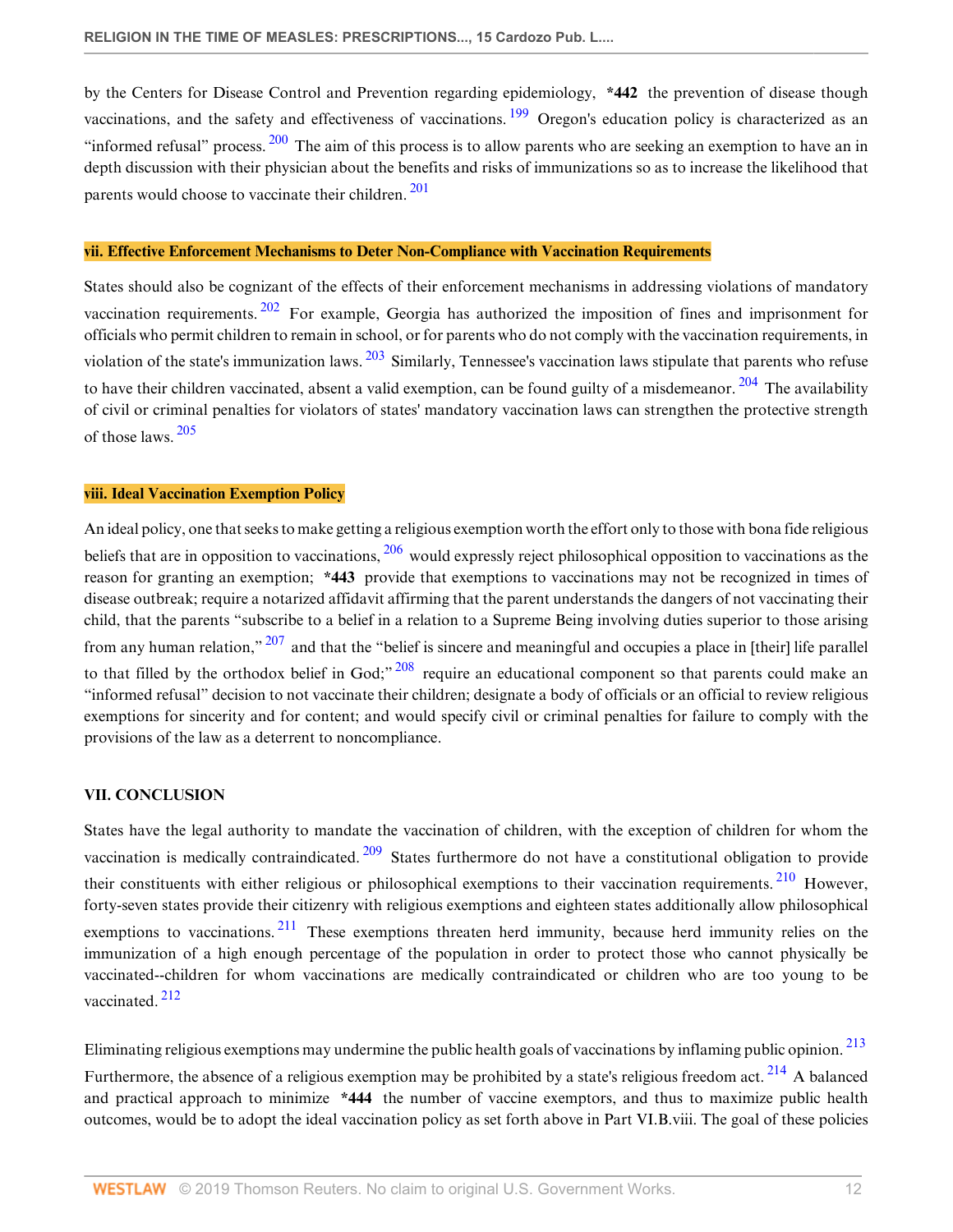would be to make the process of applying for a religious exemption worth the effort only to parents who have sincere beliefs in opposition to vaccinations, thus decreasing the rates of exemptions granted and promoting public health.

| Footnotes |
|-----------|
|-----------|

| $\mathbf{1}$             | See Ross D. Silverman, No More Kidding Around: Restructuring Non-Medical Childhood Immunization Exemptions to<br>Ensure Public Health Protection, 12 ANNALS OF HEALTH L. 277, 278 (2003).                                                                                                     |
|--------------------------|-----------------------------------------------------------------------------------------------------------------------------------------------------------------------------------------------------------------------------------------------------------------------------------------------|
| $\overline{2}$           | See id.                                                                                                                                                                                                                                                                                       |
| 3                        | See id.                                                                                                                                                                                                                                                                                       |
| $\overline{4}$           | Robert J. Arciuolo et al., Measles Outbreak Among Members of a Religious Community-Brooklyn, New York, March - June<br>2013, 62 MORBIDITY AND MORTALITY WKLY. REP. 752, 752-753 (Sept. 13, 2013).                                                                                             |
| 5                        | Id.                                                                                                                                                                                                                                                                                           |
| 6                        | Id.                                                                                                                                                                                                                                                                                           |
| $\overline{\mathcal{I}}$ | Id.                                                                                                                                                                                                                                                                                           |
| 8                        | Id.                                                                                                                                                                                                                                                                                           |
| 9                        | Arciuolo et al., Measles Outbreak Among Members of a Religious Community (Sept. 13, 2013).                                                                                                                                                                                                    |
| <b>10</b>                | Id.                                                                                                                                                                                                                                                                                           |
| 11                       | Id.                                                                                                                                                                                                                                                                                           |
| 12                       | Id.                                                                                                                                                                                                                                                                                           |
| 13                       | Id.                                                                                                                                                                                                                                                                                           |
| 14                       | Id.                                                                                                                                                                                                                                                                                           |
| 15                       | Arciuolo et al., Measles Outbreak Among Members of a Religious Community (Sept. 13, 2013).                                                                                                                                                                                                    |
| <b>16</b>                | Id.                                                                                                                                                                                                                                                                                           |
| 17                       | Id.                                                                                                                                                                                                                                                                                           |
| 18                       | Id.                                                                                                                                                                                                                                                                                           |
| 19                       | N.Y. PUB. HEALTH § 2164 (McKinney 2015).                                                                                                                                                                                                                                                      |
| <b>20</b>                | <i>Id.</i> ("The term 'school' means and includes any public, private or parochial child caring center, day nursery, day care agency,<br>nursery school, kindergarten, elementary, intermediate or secondary school.").                                                                       |
| 21                       | Id.                                                                                                                                                                                                                                                                                           |
| 22                       | Id.                                                                                                                                                                                                                                                                                           |
| 23                       | See Arciuolo, <i>supra</i> note 4 (The author explains the qualities that likely reduced the impact of the outbreak. "The insular<br>nature of the affected community and high population-level vaccination coverage outside this community likely prevented<br>further spread of measles."). |
|                          |                                                                                                                                                                                                                                                                                               |

24 S.B. 1536, 2015-16 Reg. Sess. (N.Y. 2015) (The relevant section of the bill reads: "[T]his section shall not apply to a person who holds PERSONAL OBJECTIONS OR genuine and sincere religious beliefs which are contrary to the practices herein required,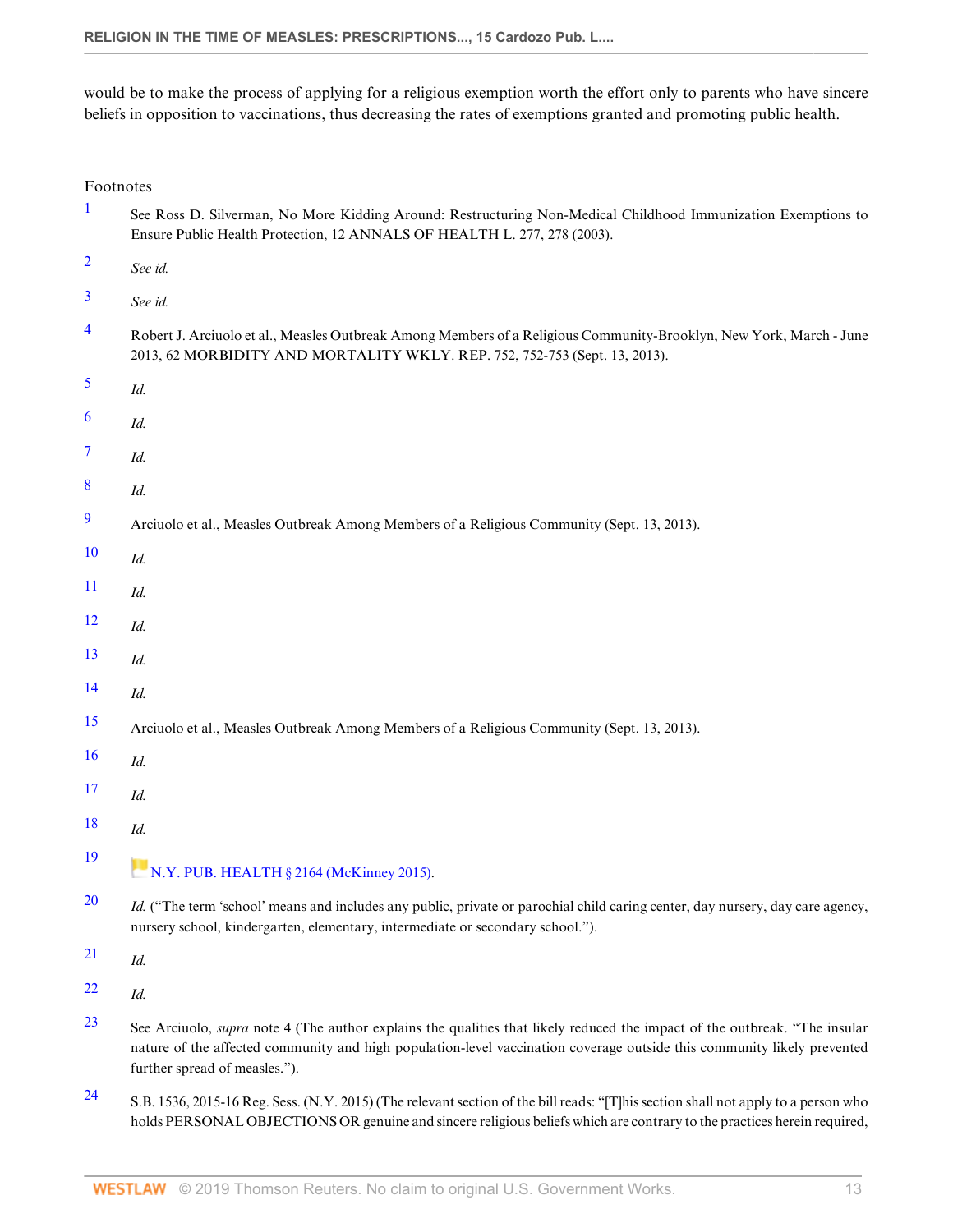and no certificate OF IMMUNIZATION, MEDICAL TESTS AND TREATMENTS shall be required as a prerequisite to such person being admitted or received into or attending an institution.") (original emphasis). As of February 9, 2015, the bill has been recommitted and the enacting clause has been stricken. New York State

Assembly, http://assembly.state.ny.us/leg/?default\_fld=&bn=S01536&term=2015&Summary=Y&Actions=Y (last visited Feb. 13, 2015).

- <sup>25</sup> Former State Senator Frank Padavan has introduced a philosophical exemption bill in the Senate from the 2001-2002 to the 2009-2010 legislative cycles. S.B. 0711, 2001-2002 Reg. Sess. (N.Y. 2001); S.B. 0695, 2003-2004 Reg. Sess. (N.Y. 2003); S.B. 0305, 2005-2006 Reg. Sess. (N.Y. 2005); S.B. 3031, 2007-2008 Reg. Sess. (N.Y. 2007); S.B. 2337, 2009-2010 Reg. Sess. (N. 2009). State Senator Martin Malavé Dilan, whose district covers large areas of the Williamsburg neighborhood in Brooklyn, has introduced the philosophical exemption bill in the Senate from the 2011-2012 legislative cycle to the 2015-2016 legislative cycle. S.B. 1331, 2011-2012 Reg. Sess. (N.Y. 2011); S.B. 3934, 2013-2014 Reg. Sess. (N.Y. 2013); S.B. 1536, 2015-2016 Reg. Sess. (N.Y. 2015). Sister bills have appeared in the New York State Assembly from the 2003-2004 to the 2009-2010 legislative cycles and the 2013-2014 to 2015-2016 legislative cycles. Assemb. B. 10326, 2003-2004 Reg. Sess. (N.Y. 2003); Assemb. B. 0885, 2005-2006 Reg. Sess. (N.Y. 2005); Assemb. B. 5468, 2007-2008 Reg. Sess. (N.Y. 2007); Assemb. B. 4886, 2009-2010 Reg. Sess. (N.Y. 2009); Assemb. B. 6359, 2013-2014 Reg. Sess. (N.Y. 2013); Assemb. B. 0943, 2015-2016 Reg. Sess. (N.Y. 2015).
- 26 Cal. Health & Safety Code § 120325 (West 2016) ("[I]t is the intent of the Legislature to provide ... [e]xemptions from immunization for medical reasons.") There is no mention of a religious or philosophical exemption to the state's mandatory vaccination law. Id.

27

MISS. CODE ANN. § 41-23-37 (2015) ("A certificate of exemption from vaccination for medical reasons may be offered on behalf of a child by a duly licensed physician and may be accepted by the local health officer when, in his opinion, such exemption will not cause undue risk to the community."). There is no mention of a religious or philosophical exemption to the state's mandatory vaccination law. Id.

28

W. VA. CODE § 16-3-4 (2015) ("A request for an exemption to the compulsory immunization requirements of this section must be accompanied by the certification of a licensed physician stating that the physical condition of the child is such that immunization is contraindicated or there exists a specific precaution to a particular vaccine."). There is no mention of a religious or philosophical exemption to the state's mandatory vaccination law. Id.

29 See National Conference of State Legislatures, States With Religious and Philosophical Exemptions From School Immunization Requirements, NCSL.ORG, http://www.ncsl.org/research/health/school-immunization-exemptionstate-laws.aspx (last visited Oct. 5, 2015).

- 31 *Id.* The states that have personal belief exemptions are Arizona (ARIZ. REV. STAT. ANN. § 15-872, 873 (2015)), Arkansas ( ARK. CODE ANN. § 6-18-702 (2015)), Colorado ( COLO. REV. STAT. § 25-4-902, 903 (2015)), Idaho ( IDAHO CODE § 39-4801, 4802 (2015)), Louisiana (LA. STAT. ANN. § 17:170(A); 40:31.16 (2015)), Maine (ME. STAT. tit. 20-A, § 6355 (2015)), Michigan (MICH. COMP. LAWS ANN. § 333.9208, 9215 (2015)), Minnesota (MINN. STAT. § 121A.15 (2015)), Missouri (MO. REV. STAT. § 167.181, 210.003 (2015)), North Dakota (N.D. CENT. CODE § 23-07-17.1 (2015)), Ohio (OHIO REV. CODE ANN. § 3313.671 (2015)), Oklahoma ( OKLA. STAT. tit. 70, § 1210.191, 192 (2015)), Oregon ( OR. REV. STAT. § 433.267 (2015)), Pennsylvania (28 PA. CODE § 23.83, 84 (2015)), Texas ( TEX. EDUC. CODE ANN. § 38.001 (2015)), Utah (UTAH CODE ANN. § 53A-11-301, 302 (2015), Washington ( WASH. REV. CODE § 28A.210.080, 90 (2015)), and Wisconsin (WIS. STAT. § 252.04 (2015)).
- $32$  See, e.g, Eileen Wang et al., Nonmedical Exemptions From School Immunization Requirements: A Systematic Review, AM. J. OF PUB. HEALTH, Nov. 2014, at e62, e80-81.

<sup>30</sup> See id.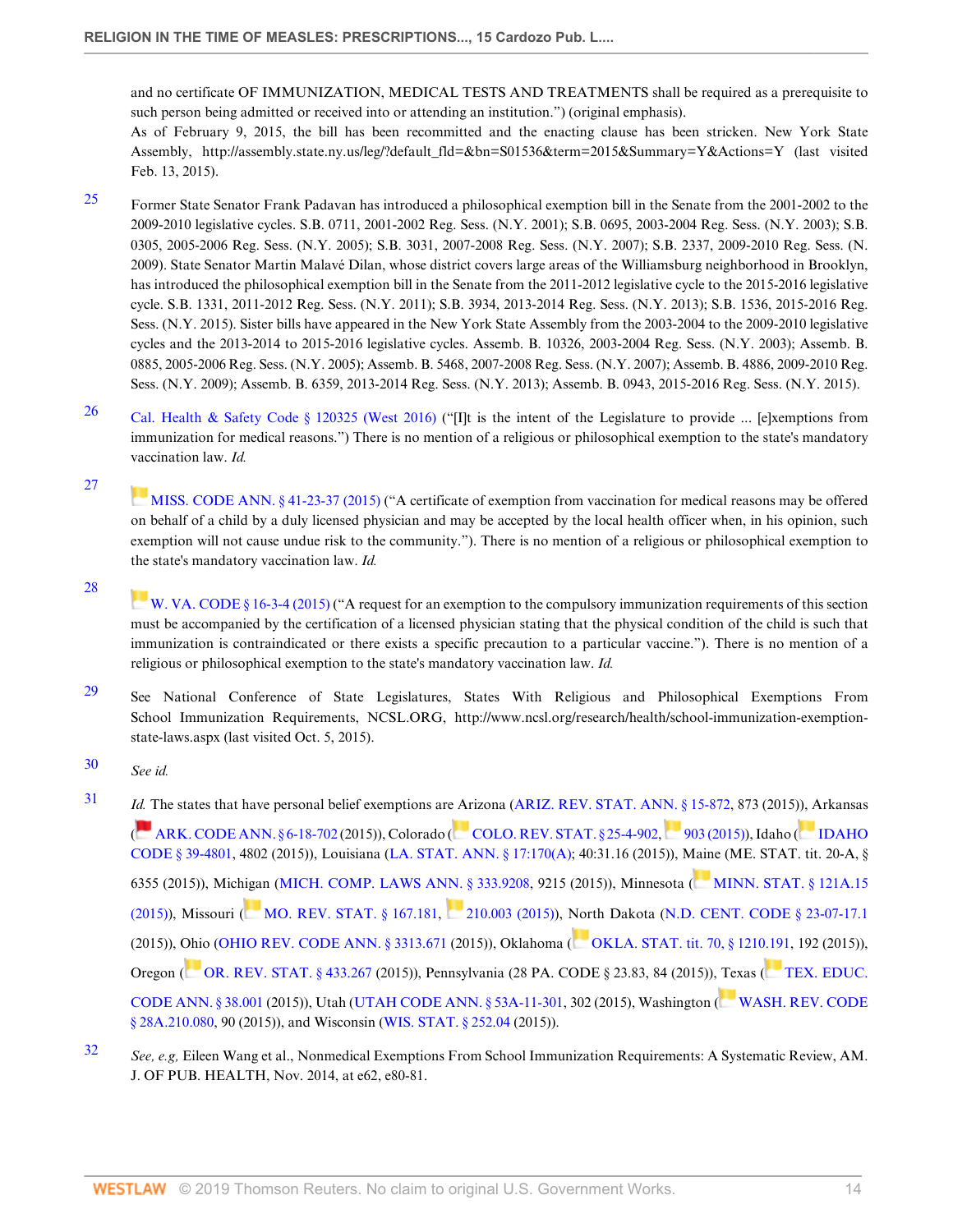- 33 Lawrence O. Gostin, Law, Ethics, and Public Health in the Vaccination Debates Politics of the Measles Outbreak, 313 [J]AMA 1099, 1100 (2015).
- 34 See Christopher C. Lund, Religious Liberty After Gonzales: A Look at State RFRAs, 55 S.D. L. Rev. 466, 475-76 (2010). Twenty-one states currently have a religious freedom restoration act. National Conference of State Legislatures, State Religious Freedom Restoration Acts, NCSL.ORG, http://www.ncsl.org/research/civil-and-criminal-justice/state-rfrastatutes.aspx (last visited Sept. 23, 2016). As of April 5, 2016, ten additional states are considering legislation related to religious freedom restoration. National Conference of State Legislatures, State Religious Freedom Restoration Act Legislation, NCSL.ORG, http://www.ncsl.org/research/civil-and-criminal-justice/2016-state-religious-freedom-restorationact-legislation.aspx (last visited Sept. 28, 2016). For an example of a state RFRA see, ARIZ. REV. STAT. ANN. § 41-1493.01 (2016) ("Government may substantially burden a person's exercise of religion only if it demonstrates that application of the burden to the person is both [i]n furtherance of a compelling governmental interest [and] [t]he least restrictive means of furthering that compelling governmental interest.").
- 35 Richard H. Fallon, Jr., Strict Judicial Scrutiny, 54 UCLA L. Rev. 1267, 1274 (2007).
- <sup>36</sup> See Ross D. Silverman, No More Kidding Around: Restructuring Non-Medical Childhood Immunization Exemptions to Ensure Public Health Protection, 12 ANNALS OF HEALTH L. 277, 293 (2003).
- $37$  See, e.g, Joseph W. Thompson et al., Impact of Addition of Philosophical Exemptions on Childhood Immunization Rates, 32 AM. J. OF PREVENT. MED. 194 (2007).
- 38 Dorit Rubinstein Reiss & Lois A. Weithorn, Responding to the Childhood Vaccination Crisis: Legal Frameworks and Tools in the Context of Parental Vaccine Refusal, 63 BUFFALO L. REV. 881, 915 (2015).
- 39 Wang et al., supra note 32, at e62.
- 40

See, e.g., CAL. HEALTH & SAFETY CODE § 120370 (2015) ("If the parent or guardian files with the governing authority a written statement by a licensed physician to the effect that the physical condition of the child is such, or medical circumstances relating to the child are such, that immunization is not considered safe, indicating the specific nature and probable duration of the medical condition or circumstances that contraindicate immunization, that person shall be exempt from the requirements ....").

- 41 See Vaccination Exemptions, THE HISTORY OF VACCINATIONS (Jan. 17, 2016), http://www.historyofvaccines.org/ content/articles/vaccination-exemptions.
- 42 N.Y PUB. HEALTH LAW 2164 (9) (McKinney 2015).
- 43 IOWA CODE § 139A-8 (2015). See also N.M STAT. ANN. § 24-5-3 (2015) (providing an exemption from immunization for parents who provide "affidavits or written affirmation from an officer of a recognized religious denomination that such child's parents or guardians are bona fide members of a denomination whose religious teaching requires reliance upon prayer or spiritual means alone for healing.").
- 44 Reiss & Weithorn, supra note 38, at 916-17.
- 45
	- Sherr v. Northport-East Northport Union Free School Dist., 672 F. Supp. 81, 99 (E.D.N.Y 1987). See also Dalli v. Board of Educ., 267 N.E.2d 219, 223 (Mass. 1971) (holding that a Massachusetts statute providing a religious exemption only to members "of a recognized church or religious denomination," was unconstitutional under the First and Fourteenth Amendments to the United States Constitution).
- 46

DEL. CODE ANN. tit. 14, § 131 (2015) (using language from U.S. v. Seeger, 380 U.S. 163, 175 (1965).

47 See Calandrillo, *infra* note 52 (describing philosophical exemptions to vaccinations as "exemptions of convenience.").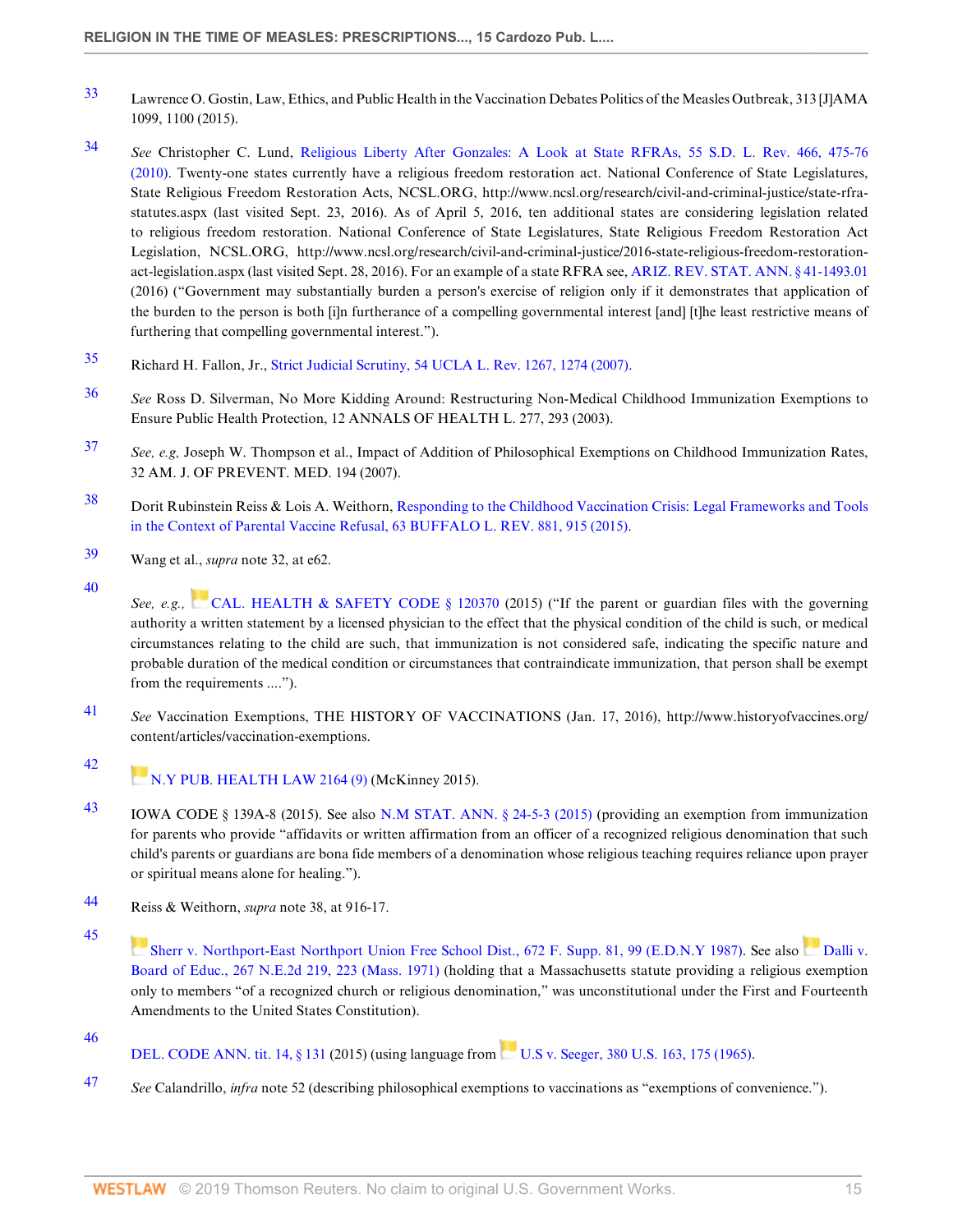| 48 | <b>ARIZ. REV. STAT. ANN.</b> § 15-873 (2015).                                                                                                                                                                                                                |
|----|--------------------------------------------------------------------------------------------------------------------------------------------------------------------------------------------------------------------------------------------------------------|
| 49 | Id.                                                                                                                                                                                                                                                          |
| 50 | ARK. CODE ANN. § 6-18-702 (2015).                                                                                                                                                                                                                            |
| 51 | Id.                                                                                                                                                                                                                                                          |
| 52 | Steven P. Calandrillo, Vanishing Vaccinations: Why Are So Many Americans Opting Out of Vaccinating Their Children?,<br>U. Mich. J.L. Reform 353, 417 (2004).                                                                                                 |
| 53 | Id.                                                                                                                                                                                                                                                          |
| 54 | Id.                                                                                                                                                                                                                                                          |
| 55 | Boone v. Boozman, 217 F. Supp. 2d 938 (E.D. Ark. 2002).                                                                                                                                                                                                      |
| 56 | Id.                                                                                                                                                                                                                                                          |
| 57 | Thompson et al., <i>supra</i> note 37 at 195.                                                                                                                                                                                                                |
| 58 | Id.                                                                                                                                                                                                                                                          |
| 59 | Id.                                                                                                                                                                                                                                                          |
| 60 | Allan J. Jacobs, Do Belief Exemptions to Compulsory Vaccination Programs Violate the Fourteenth Amendment?, 42 U.<br>MEM. L. REV. 73, 81-82 (2011).                                                                                                          |
| 61 | Id. at 83.                                                                                                                                                                                                                                                   |
| 62 | 2015 Recommended Immunizations for Children from Birth Through 6 Years Old, CENTERS FOR DISEASE CONTROL<br>AND PREVENTION (Jan. 18, 2016), http://www.cdc.gov/vaccines/parents/downloads/parent-ver-sch-0-6yrs.pdf.                                          |
| 63 | Id.                                                                                                                                                                                                                                                          |
| 64 | Jacobs, <i>supra</i> note 60, at 82.                                                                                                                                                                                                                         |
| 65 | For an example of a child contracting a disease before the administration of a vaccine, see Arciuolo, supra note 4.                                                                                                                                          |
| 66 | M-M-R II (measles, mumps, and rubella virus vaccine live) - Full Prescribing Information. PDR (Jan. 18, 2016), http://<br>www.pdr.net/full-prescribing-information/M-M-R-II-measles-mumps--and-rubella-virus-vaccine-live-363#referencesall.                 |
| 67 | Jacobs, <i>supra</i> note 60, at 83.                                                                                                                                                                                                                         |
| 68 | Id. at 82.                                                                                                                                                                                                                                                   |
| 69 | Pregnancy and Whooping Cough, CENTERS FOR DISEASE CONTROL AND PREVENTION (Jan. 18, 2016), http://<br>www.cdc.gov/pertussis/pregnant/mom/vacc-effectiveness.html.                                                                                             |
| 70 | Jacobs, <i>supra</i> note 60, at 82.                                                                                                                                                                                                                         |
| 71 | Id. at 83.                                                                                                                                                                                                                                                   |
| 72 | See Amanda Z. Naprawa, Don't Give Your Kid That Shot: The Public Health Threat Posed by anti-Vaccine Speech and Why<br>Such Speech Is Not Guaranteed Full Protection under the First Amendment, 11 CARDOZO PUB. L. POL'Y & ETHICS<br>J. 473, 487-500 (2013). |
|    |                                                                                                                                                                                                                                                              |

73 Anna Kata, A Postmodern Pandora's Box: Anti-vaccination Misinformation on the Internet, 28 Vaccine 1709, 1709 (2010).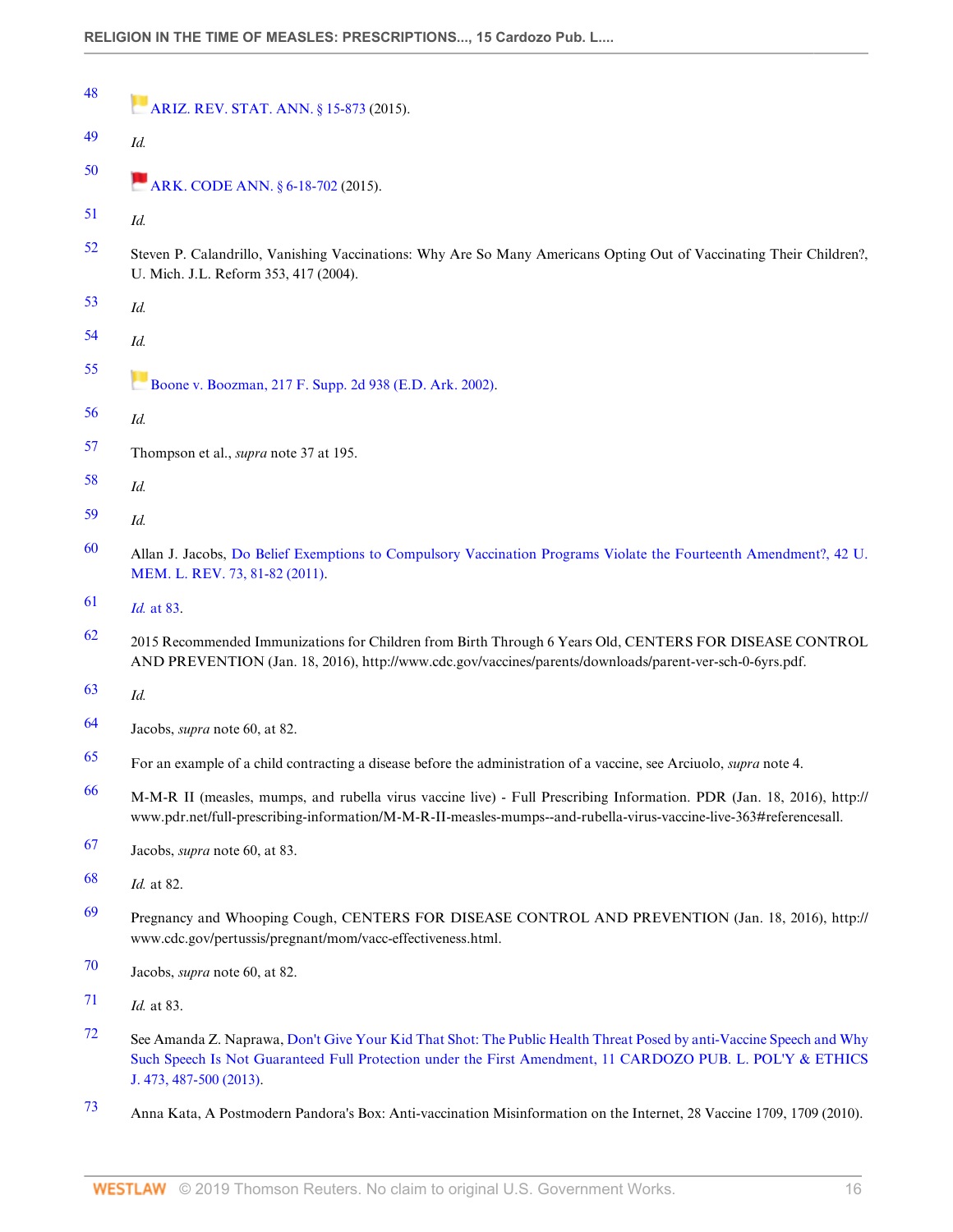77

- 75 Kevin M. Malone & Alan R. Hinman, Vaccination Mandates: The Public Health Imperative and Individual Rights, in LAW IN PUBLIC HEALTH PRACTICE 263-64 (Richard A. Goodman et al. eds., 2nd ed. 2007).
- 76 Jacobson v. Massachusetts, 197 U.S. 11, 24-25 (1905).

78 Zucht v. King, 260 U.S. 174 (1922).

79 Zucht v. King, 225 S.W. 267 (Tex. Civ. App. 120).

- 80 The statute at issue in Zucht provided "that no child or other person shall attend a public school or other place of education without having first presented a certificate of vaccination." Zucht v. King, 260 U.S. at 175. The Zucht Court dismissed the petitioner's writ of error and let the lower court's holding stand. Id. at 177. The lower court had determined that the "ordinances" were enacted in pursuance of a grant of wise and valid power, which the Legislature expressly delegated to the city council through its charter, 'to enforce vaccination."' Zucht v. King, 225 S.W. at 272. The court further pronounced "its validity without reference to the actual existence of smallpox or not ...."
- 81 Daniel A. Salmon & Andrew W. Siegel, Religious and Philosophical Exemptions from Vaccination Requirements and Lessons Learned from Conscientious Objectors from Conscription, 116 Pub. Health Rep. 281, 291 (2001).
- $82$  Id. at 921-22. There may be statutory obligations within that state that would nonetheless require the state to provide a religious exemption, such a state Religious Freedom Restoration Act (RFRA). A state RFRA is the state analogue to the federal RFRA invalidated by Boerne v. Flores. National Conference of State Legislatures, State Religious Freedom Restoration Acts, NCSL.ORG, http://www.ncsl.org/research/civil-and-criminal-justice/state-rfra-statutes.aspx (last visited Sept. 23, 2016). Twenty-one states have a state RFRA. Forty-seven states provide a religious exemption to their mandatory vaccination laws. National Conference of State Legislatures, States With Religious and Philosophical Exemptions From School Immunization Requirements, NCSL.ORG, http://www.ncsl.org/research/health/school-immunization-exemptionstate-laws.aspx (last visited Oct. 5, 2015). Therefore, it is not necessary to analyze the situation where a state has a state RFRA, but does not have a religious exemption to mandatory vaccinations. Mississippi is the only state that has a state RFRA and also does not allow for religious exemptions to mandatory vaccinations. See National Conference of State Legislatures, State Religious Freedom Restoration Acts, NCSL.ORG, http://www.ncsl.org/research/civil-and-criminal-justice/state-rfrastatutes.aspx (last visited Sept. 23, 2016) (showing that Mississippi has a state RFRA); National Conference of State Legislatures, States With Religious and Philosophical Exemptions From School Immunization Requirements, NCSL.ORG, http://www.ncsl.org/research/health/school-immunization-exemption-state-laws.aspx (last visited Sept. 23, 2016) (showing that Mississippi does not allow religious exemptions to mandatory vaccinations) (by comparison of both sources, it can be concluded that Mississippi is the only state that has a state RFRA and does not provide a religious exemption from mandatory vaccinations). However, a decision by Mississippi's Supreme Court holding religious exemptions to vaccinations unconstitutional may explain this incongruity. See discussion infra Part II.B.
- 83

Employment Division v. Smith, 494 U.S. 872 (1990). In response to the holding of Employment Division v. Smith, Congress enacted the Religious Freedom Restoration Act (RFRA). Neal Devins, How Not to Challenge the Court, 39 Wm. & Mary L. Rev. 645, 645 (1998). RFRA was subsequently invalidated by the 1997 U.S Supreme Court case Boerne v. Flores. Id. at 646.

# $I_{d.}$  at 878-89.

85 Nat'l Conf. of State Leg., States with Religious and Philosophical Exemptions from School Immunization Requirements, http://www.ncsl.org/research/health/school-immunization-exemption-state-laws.aspx (last visited Oct. 5, 2015). (Nonetheless, 47 states provide a religious exemption to their mandatory vaccination laws.)

86

Prince v. Massachusetts, 321 U.S. 158 (1943).

<sup>74</sup> Id.

 $H$   $Id.$  at 27.

<sup>84</sup>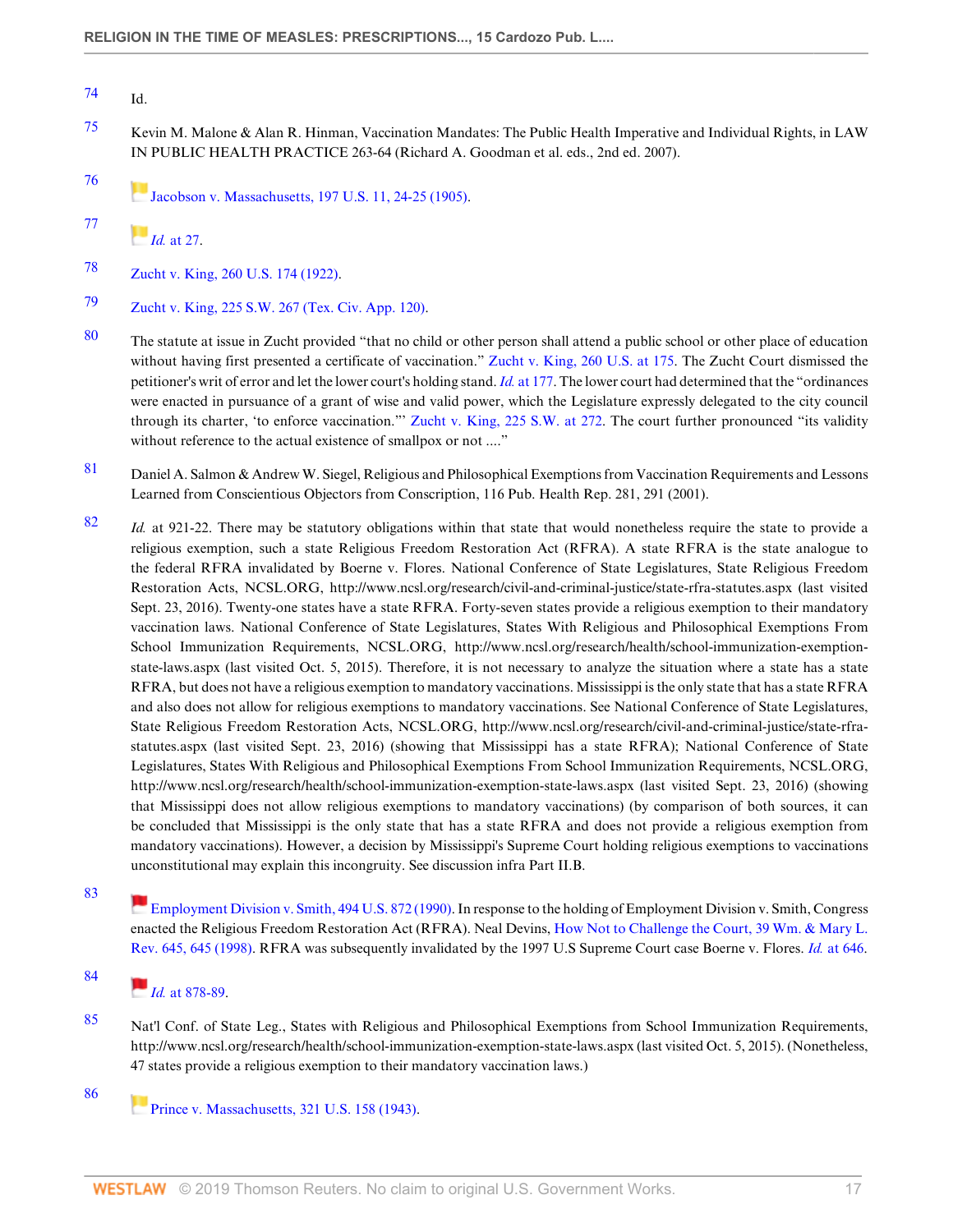- 87 Parens Patriae in Latin means "parent of his or her country" and is defined as "[t]he state regarded as a sovereign; the state in its capacity as provider of protection to those unable to care for themselves ..." Parens Patriae, BLACK'S LAW DICTIONARY (10th ed. 2014).
- 88

Prince v. Mass., 321 U.S. 158, 166-67 (1943) (Providing several examples of where State's parens patriae may trump a parent's religious objection to interference: "Acting to guard the general interest in youth's well being, the state as parens patriae may restrict the parent's control by requiring school attendance, regulating or prohibiting the child's labor and in many other ways. Its authority is not nullified merely because the parent grounds his claim to control the child's course of conduct on religion or conscience. Thus, he cannot claim freedom from compulsory vaccination for the child more than for himself on religious grounds. The right to practice religion freely does not include liberty to expose the community or the child to communicable disease or the latter to ill health or death.").

- 89 Dorit Rubinstein Reiss & Lois A. Weithorn, Responding to the Childhood Vaccination Crisis: Legal Frameworks and Tools in the Context of Parental Vaccine Refusal, 63 BUFF. L. REV. 881, 905 (2015).
- 90 Id. at 906.
- $91$  Id.
- 92 Id. at 905-06.
- 93 See id. at 907.
- 94 Kevin M. Malone & Alan R. Hinman, Vaccination Mandates: The Public Health Imperative and Individual Rights, LAW IN PUBLIC HEALTH PRACTICE 280 (Richard A. Goodman et al. eds., 2nd ed. 2007).
- 95 Id.
- $96$  Id.

97

- **MISS. CODE ANN.** § 41-23-37 (2015).
- 98 See Brown v. Stone, 378 So. 2d 218, 223 (Miss. 1979).
- 99 Id. at 223 (The Court makes explicit its conclusion that the constitutional protections of the Fourteenth Amendment do not allow for the existence of exceptions to vaccinations. The Court explains that "[t]he exemption of children of parents whose religious beliefs conflict with the immunization requirements, would discriminate against the great majority of children whose parents have no such religious convictions. To give it effect would result in a violation of the Fourteenth Amendment ... equal protection of the laws, in that it would require the great body of school children to be vaccinated and at the same time expose them to the hazard of associating in school with children exempted under the religious exemption who had not been immunized as required by the statute.").
- 100 Allan J. Jacobs, Do Belief Exemptions to Compulsory Vaccination Programs Violate the Fourteenth Amendment?, 42 U. MEM. L. REV. 73, 90-91 (2011).

101

United States v. Seeger, 380 U.S. 163, 165-66 (1965). (The relevant text from the opinion which sets forth the test of belief "in a relation to a Supreme Being' is whether a given belief that is sincere and meaningful occupies a place in the life of its possessor parallel to that filled by the orthodox belief in God of one who clearly qualifies for the exemption. Where such beliefs have parallel positions in the lives of their respective holders we cannot say that one is "in a relation to a Supreme Being" and the other is not.") (quoting  $50$  U. S. C. App.  $\S$  456 (j) (1958 ed.)

102

 $I_d$  at 165.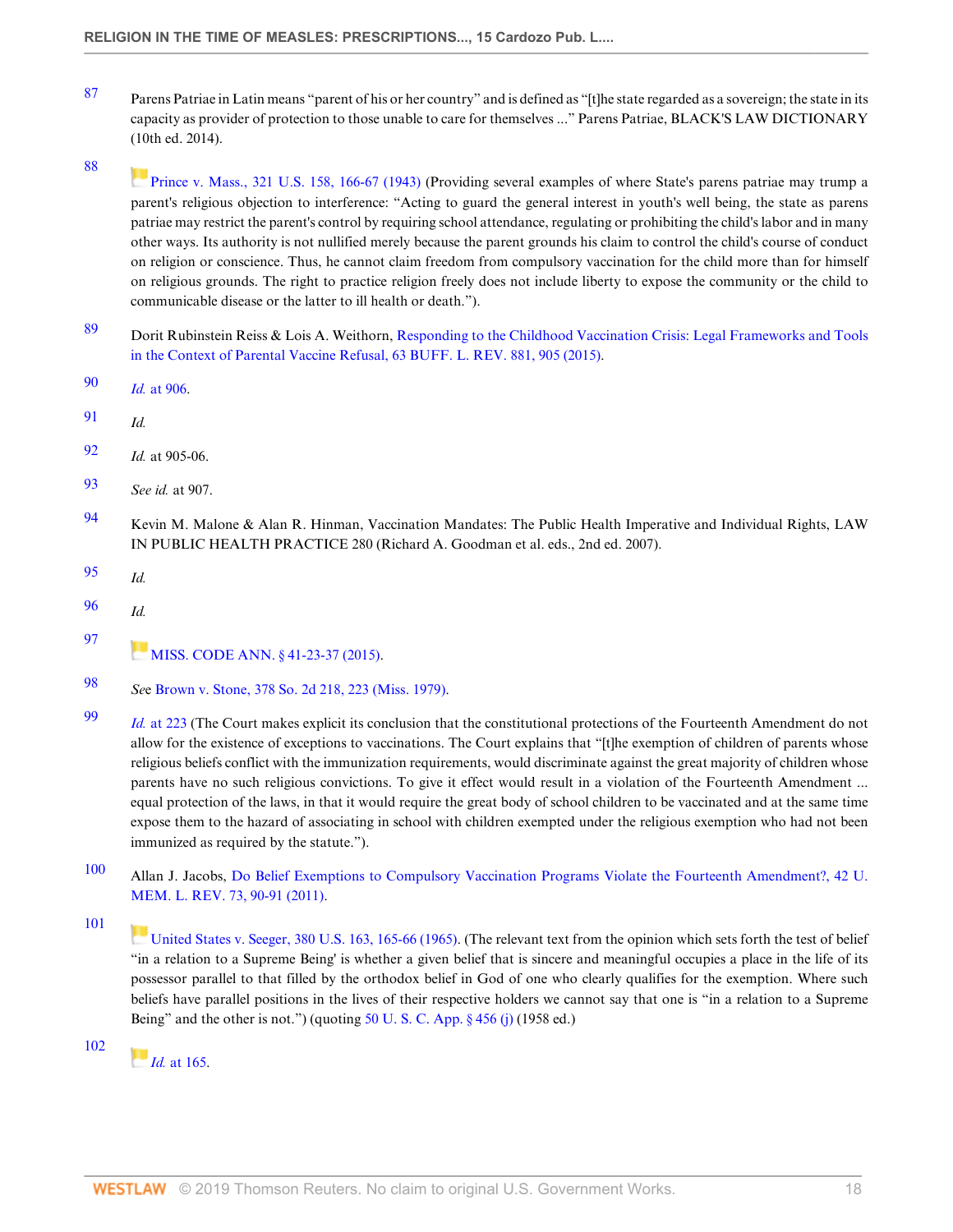Id. at 169. (Referring specifically to, the conscientious objector in Seeger, "[i]n his Selective Service System form he stated that he was not a member of a religious sect or organization .... In a later form ... he appended a statement that he felt it a violation of his moral code to take human life and that he considered this belief superior to his obligation to the state.").

104 Id. at 187-88 (The Seeger Court explains why the petitioner qualified for an exemption as a conscientious objector: "Peter acknowledged 'some power manifest in nature ... the supreme expression' that helps man in ordering his life. As to whether he would call that belief in a Supreme Being, he replied, 'you could call that a belief in the Supreme Being or God. These just do not happen to be the words I use.' We think that under the test we establish here the Board would grant the exemption ....").

Welsh v. United States, 398 U.S. 333 (1970).

- 106  $Id.$  at 339.
- 107

105

103

Id. at 340 (The Welsh Court, incorporating analysis from Seeger, explains how belief in a traditional religion is not required to qualify for an exemption as a conscientious objector: "If an individual deeply and sincerely holds beliefs that are purely ethical or moral in source and content but that nevertheless impose upon him a duty of conscience to refrain from participating in any war at any time, those beliefs certainly occupy in the life of that individual "a place parallel to that filled by ... God" in traditionally religious persons. Because his beliefs function as a religion in his life, such an individual is as much entitled to a "religious" conscientious objector exemption under  $\S 6(j)$  as is someone who derives his conscientious opposition to war from traditional religious convictions.") (citations omitted).

- 108 Id. (The Supreme Court uses the term "duty of conscience" in the Welsh case).
	- Mason v. Gen. Brown Cent. Sch. Dist., 851 F.2d 47 (2d Cir. 1988).
- 110

109

 $\blacksquare$ Id. at 54.

- 111
	- $H_{dd}$  at 49.
- 112 *Id.* at 53.
- 113  $Id$  at 49.
- 114 Id. (The Court provides additional details about the Mason's self-proclaimed religious beliefs: "The Masons advocate a 'natural existence.' They believe, for example, that the human body possesses the means of healing itself without medical intervention, and that, therefore, immunizations are unnecessary and indeed contrary to the 'genetic blueprint' intended by nature. Similarly, they are convinced that any interference with natural neurological and physical functions results in decreased physical capacity and increased disease.").
- $115$  *Id.*
- 116  $Id$  at 54.
- 117 *Id.* at 51.
- 118

Id. (quoting United States v. Seeger, 380 U.S. 163, 166 (1965)).

119 *Id.* (The Court demonstrates skepticism in individuals' self-attestation of their religious beliefs and identifies the need for a threshold inquiry. "An individual's assertion ... does not, however, automatically mean that the belief is religious. To the contrary, 'a threshold inquiry into the 'religious' aspect of particular beliefs and practices cannot be avoided' if we are to determine what is in fact based on religious belief, and what is based on secular or scientific principles.") (quoting Int'l Soc'y for Krishna Consciousness, Inc. v. Barber, 650 F.2d 430, 433 (2d Cir. 1981)).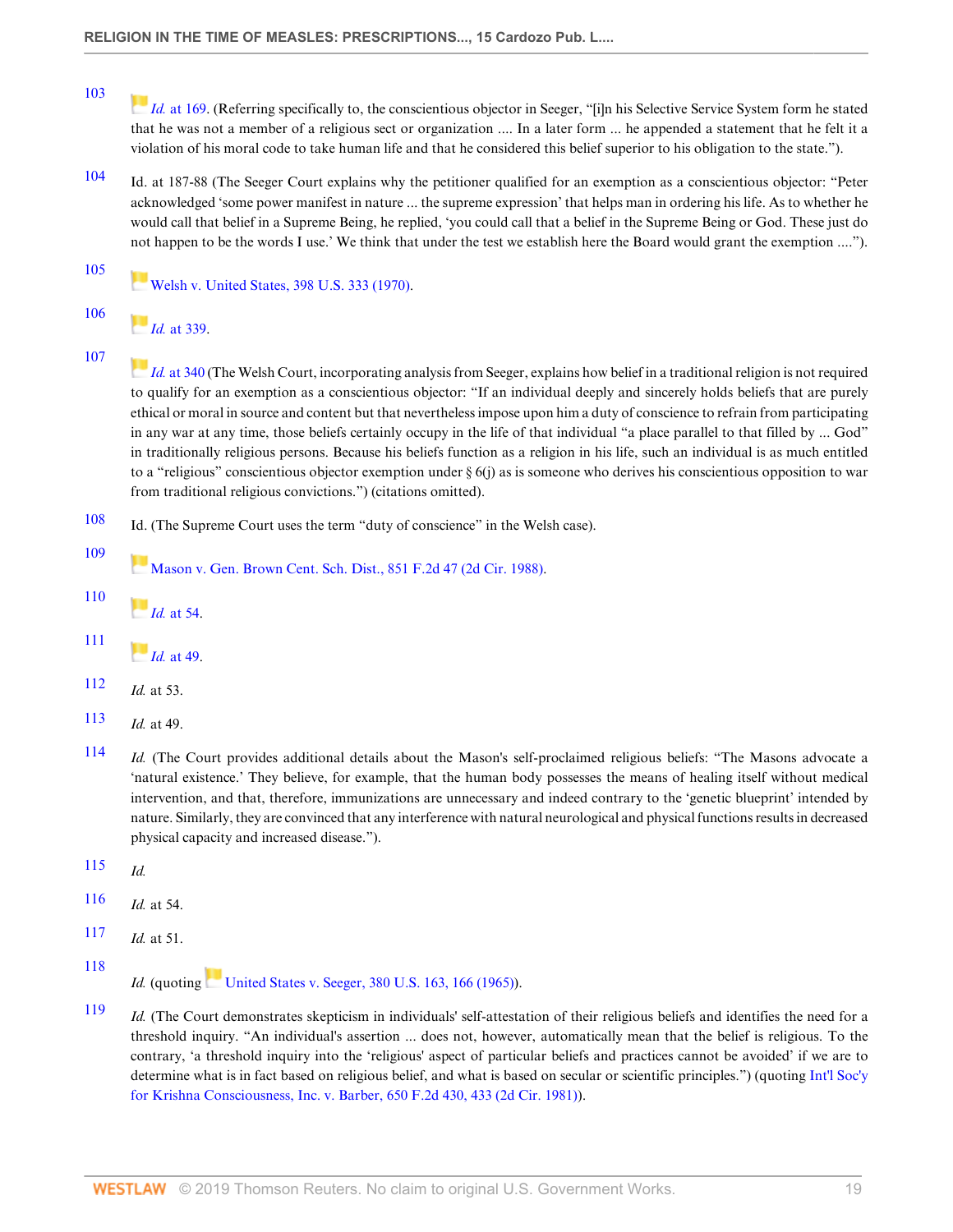- $120$  *Id.* ("IIf plaintiffs assert their claim 'because of their subjective evaluation and rejection of the contemporary secular values accepted by the majority,' their claims do 'not rest on a religious basis.") (quoting Wisconsin v. Yoder, 406 U.S. 205, 215-16 (1972)).
- $121$  Id. ("[P]laintiffs' claim 'must be rooted in religious belief, not in 'purely secular' philosophical concerns.") (quoting Callahan v. Woods, 658 F.2d 679, 683 (9th Cir. 1981)).
- $122$  *Id.* ("[I]f the belief asserted is 'philosophical and personal rather than religious,' or is 'merely a matter of personal preference,' it is not entitled to protection.") (quoting Fiedler v. Marumsco Christian Sch., 631 F.2d 1144, 1151 (4th Cir. 1980)).
- 123 Id. at 51-52 (The Court explains the qualities that make the Mason's beliefs philosophical and personal, rather than religious: "We do not question that the Masons may have strong convictions so far as their belief in a 'genetic blueprint' is concerned .... However, this choice of lifestyle does not rise to the level of religion .... To the contrary, much like Thoreau's choice to isolate himself at Walden Pond, the beliefs are philosophical and personal, and as such, are neither protected by the religion clauses nor exempted under  $\frac{1}{8}$  2164.").
- $124$  Id. (The Court compares the Mason's lifestyle choices to those made by all other families, which are not considered religiously motivated. "Everyone makes basic choices about where to live, what to eat, and how to raise children. Merely because these decisions are important, and may be supported by strong conviction, does not render them religious.").
- 125 Malone & Hinman, *supra* note 75, at 278.
- 126 Thomas May & Ross D. Silverman, 'Clustering of exemptions' as a collective action threat to herd immunity, 21 VACCINE 1048, 1048 (2003).
- $127$  *Id.*
- 128 See id.
- 129 Centers for Disease Control and Prevention, Dogma Concerning Smallpox Prior to Eradication Program, http:// www.bt.cdc.gov/agent/smallpox/overview/intro-to-smallpox.pdf (last visited Nov. 1, 2015).
- 130  $Id$ .
- 131 See Stephanie Stadlin et al., Medical Exemptions to School Immunization Requirements in the United States--Association of State Policies With Medical Exemption Rates (2004-2011), 206 J OF INFECTIOUS DISEASES 989, 992 (2012).
- 132 Wang et al., supra note 32, at e64.
- 133  $_{Id.}$
- 134 Wang et al., *supra* note 32, at e64.
- 135  $Id$
- 136 May & Silverman, supra note 126.
- 137 *Id.* at 1049.
- 138  $_{Id.}$
- $139$  Id. ("Herd immunity, though not requiring 100% compliance with mandatory vaccination, nonetheless requires a very high percentage of the population to be vaccinated (since not all of those who are vaccinated will achieve immunity).").
- 140 See id. at 1050 (The author provides an example of cases where vaccinated children nonetheless contract disease. "The dangers" that the 'clustering' phenomenon poses goes beyond the groups that opt out of vaccination. For example, in Colorado public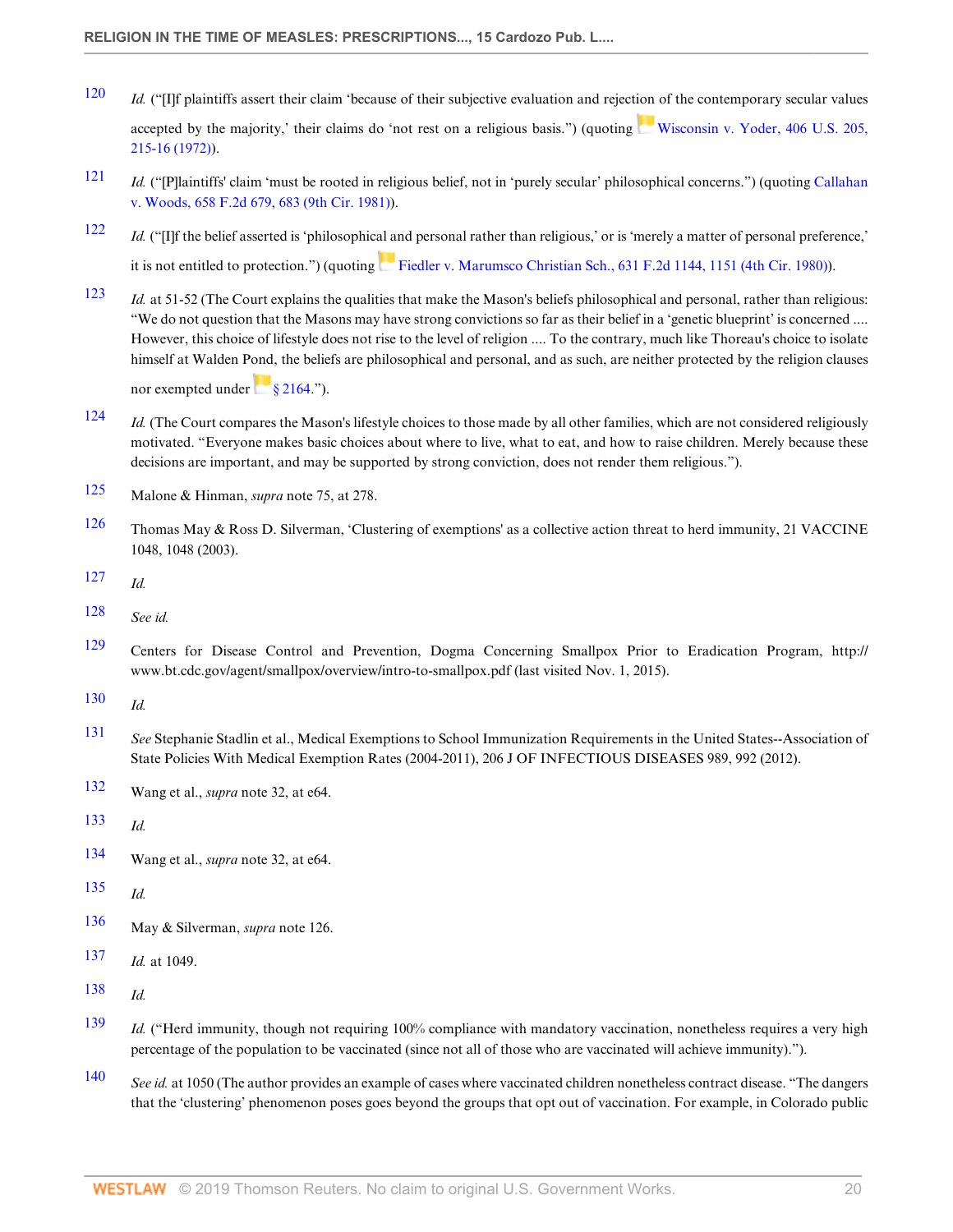health records confirmed that, for 11% of vaccinated children who contracted measles between 1987 and 1998, the exposure source was unvaccinated children ...").

- 141 See Arciuolo, supra note 4.
- 142 Saad B. Omer et al., Nonmedical Exemptions to School Immunization Requirements: Secular Trends and Association of State Policies With Pertussis Incidence, 296 JAMA 1757, 1761 (2006).
- 143 Thompson et al., supra note 37, at 199.
- 144 Y. Tony Yang & Ross D. Silverman, Legislative Prescriptions for Controlling Nonmedical Vaccine Exemptions, 313 JAMA 247, 247 (2015).
- 145 Wang et al., supra note 32, at e80.
- 146 Thompson et al., supra note 37, at 195.
- 147 *Id.* at 196 (figure 1).
- $148$  Id.
- $149$  *Id.*
- $150$  Id.
- $151$  *Id.* at 199.
- 152 See generally Salmon & Seigel, supra note 81.
- 153 Id. at 291.
- 154 See id. at 292.
- $155$  *Id.*

157

- 156 See, e.g., Act of Mar. 3, 1863, ch. 75, 12 Stat. 731 (1863) (an act for compulsory conscription) ("[A]ll able-bodied male citizens of the United States ... between the ages of twenty and forty-five years ... are hereby declared to constitute the national forces, and shall be liable to perform military duty ...").
	- See, e.g., W. VA. CODE § 16-3-4 (2015).
- 158 See, e.g., 50 U. S. C. App. § 456(j) ("Nothing contained in this title shall be construed to require any person to be subject to combatant training and service in the armed forces of the United States who, by reason of religious training and belief, is conscientiously opposed to participation in war in any form.").
- 159 See, e.g., WIS. STAT. § 252.04 (2015) ("The immunization requirement is waived if the student, if an adult, or the students parent, guardian, or legal custodian submits a written statement to the school, child care center, or nursery school objecting to the immunization for reasons of health, religion, or personal conviction.").

United States v. Seeger, 380 U.S. 163, 166 (1965) ("[T]he test of belief 'in a relation to a Supreme Being' is whether a given belief that is sincere and meaningful occupies a place in the life of its possessor parallel to that filled by the orthodox belief in God of one who clearly qualifies for the exemption.") (quoting 50 U. S. C. App. § 456(j) (1958 ed.)).

161

Gillette v. United States, 401 U.S. 437, 443 (1971) ( [C]onscientious scruples relating to war and military service must amount to conscientious opposition to participating personally in any war and all war.").

162

**Welsh v. United States, 398 U.S. 333, 344 (1970).** 

<sup>160</sup>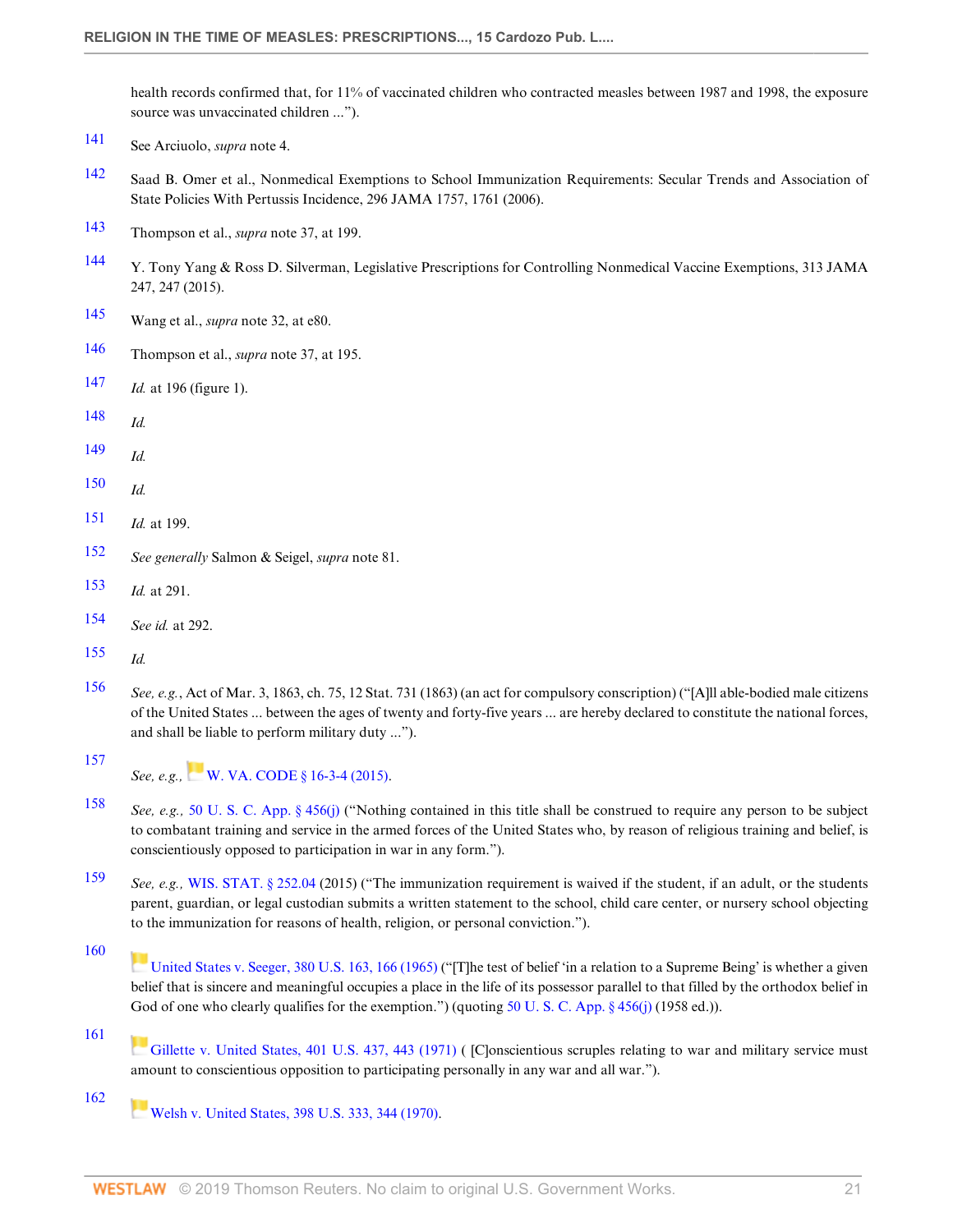- 163 Daniel A. Salmon et al., Health Consequences of Religious and Philosophical Exemptions from Immunization Laws: Individual and Societal Risks of Measles, 281 JAMA 47, 52 (1999).
- 164 Compare DEL. CODE ANN. tit. 14, § 131 (2015) (requiring parents, in order to qualify for a religious exemption, to submit an affidavit where they affirm that they "subscribe to a belief in a relation to a Supreme Being involving duties superior to those arising from any human relation," and that the "belief is sincere and meaningful and occupies a place in [their] life parallel

to that filled by the orthodox belief in God."), to United States v. Seeger, 380 U.S. 163, 165-66 (1965) (The relevant text from the opinion which sets forth the test of belief "in a relation to a Supreme Being" "is whether a given belief that is sincere and meaningful occupies a place in the life of its possessor parallel to that filled by the orthodox belief in God of one who clearly qualifies for the exemption.").

- 165 Yang & Silverman, supra note 144, at 247-48.
- 166 See discussion supra Part III.B.
- 167 Louis R. Caplan, Vaccination Policies and Rates of Exemption from Immunization, 2005-2011, 367 NEW ENG. J. MED. 1170 (2012).
- 168 *Id.* at 1170. The author of this article based his categories on a 2001 study by Rota et al. Id. The Rota study creates three levels of complexity, from level one to three, with complexity level three being the most difficult. Jennifer S. Rota et al., Processes for Obtaining Nonmedical Exemptions to State Immunization Laws, 91 AM. J. PUB. HEALTH 645, 646 (2001). Complexity level one was assigned to states that only required parents to sign a form provided by the school to qualify for a non-medical exemptions. Id. Complexity level two was assigned to states that required the form to be provided by a health department- this requires a visit to the health department--or to states that required parents to write a statement. Complexity level three was assigned to states that required either a notarized form or a letter, or a signature or letter from a religious or state official or some combination thereof, in order to be granted a non-medical exemption.
- 169 Caplan, supra note 167, at 1171.
- 170 Id.
- $171$  *Id.*
- 172 See id.
- 173 Lawrence O. Gostin, Law, Ethics, and Public Health in the Vaccination: Debates Politics of the Measles Outbreak, 313 JAMA 1099, 1100 (2015).
- 174 See NCSL.ORG, supra note 29.
- 175 See State Religious Freedom Restoration Acts, NCSL.ORG, supra note 34.
- 176 Yang & Siverman, *supra* note 144, at 248.
- 177 Silverman, supra note 36, at 297.
- 178 *Id.* at 293.
- 179 Id.
- 180 Supra discussion Part V.
- 181 Conditions attached to religious exemptions should be designed so that they will withstand a state RFRA challenge. See *supra* note 34 and accompanying text; Fallon, *supra* note 35 and accompanying text. For example, Kentucky has a state RFRA. KY. REV. STAT. ANN. § 446.350 (West 2016). Kentucky law also stipulates that a child may be required to receive a vaccination against a specific disease in the case of an epidemic, even if the child claims a religious exemption. KY. REV. STAT. ANN. § 214.036 (West 2016). The co-existence of these two statutes suggests that the condition attached to the religious exemption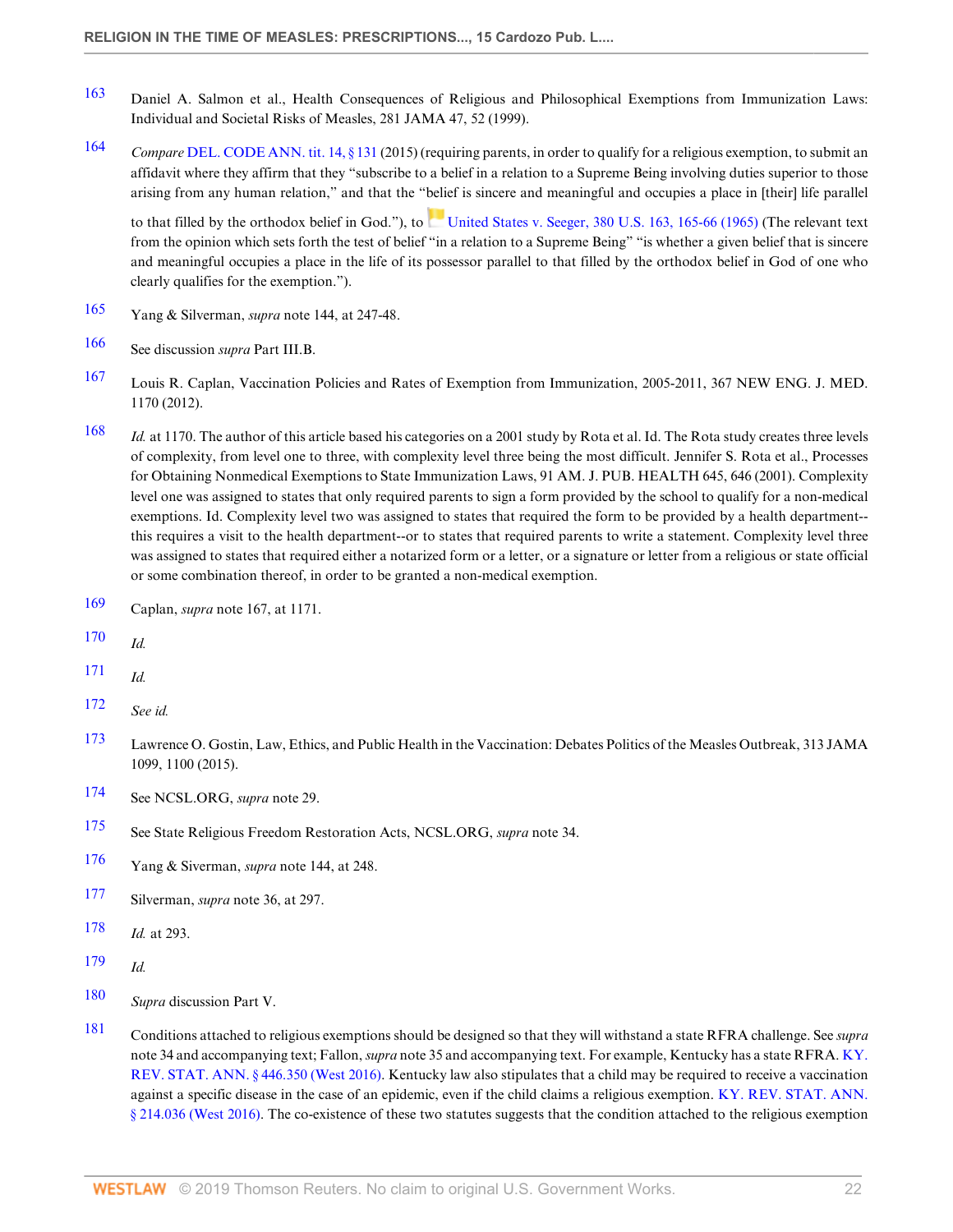may withstand a RFRA challenge within that state. Similar analyses should be conducted for each state with a state RFRA that seeks to impose conditions on religious exemptions to mandatory vaccinations.

182 See, e.g., ALA. CODE § 16-30-3 (2015); HAW. REV. STAT. § 302A-1156 (2015).

- 183 See, e.g., DEL. CODE ANN. tit. 14, § 131 (2015) (A religious exemption is provided given that "[t]his belief is not a political, sociological or philosophical view of a merely personal moral code."); N.J. ADMIN. CODE § 8:57-4.4 (2015) ("The school, preschool, or child care center shall be prohibited from exempting a child from mandatory immunization on the sole basis of a moral or philosophical objection to immunization.").
- 184 Omer et al., supra note 142 at 1758.
- 185 Gostin, supra note 33, at 1100.
- 186

GA. CODE ANN. § 20-2-771 (2015); See also ARK. CODE ANN. § 6-18-702 (2015) ("At the discretion of the Department of Health, the unimmunized child or individual may be removed from day care or school during an outbreak if the child or individual is not fully vaccinated; and ... [t]he child or individual shall not return to school until the outbreak has been resolved and the Department of Health approves the return to school."); WYO. STAT. ANN. § 21-4-309 (2015) ("In the presence of an outbreak of vaccine preventable disease ... school children for whom a waiver has been issued and who are not immunized against the occurring vaccine preventable disease shall be excluded from school attendance for a period of time determined by the state or county health authority ....").

- 187 See KY. REV. STAT. ANN. § 214.036 (West 2015).
- 188

KY. REV. STAT. ANN. § 214.036 (West 2015); see also HAW. REV. STAT. § 302A-1157 (2015) ("If at any time there is, in the opinion of the department of health, danger of an epidemic from any of the communicable diseases for which immunization is required[,] ... no exemption from immunization against the disease shall be recognized. Quarantine shall be a legal alternative to immunization.").

- 189 DEL. CODE ANN. tit. 14, § 131 (2015).
- 190  $Id$ .
- $191$  *Id.*
- 192 Gostin, supra note 173, at 1099.
- 193 Yang & Silverman, supra note 144, at 247.
- 194 See Gostin, *supra* note 33, at 1100. Those tasked with reviewing religious exemption applications can take guidance from Supreme Court case law defining religious beliefs, see discussion supra Part III, or as it is set out in Delaware's notarized affidavit policy, see discussion supra Part VI.B.iv. Additionally, states can take guidance from the Second Circuit's reasoning in Mason v. Gen. Brown Cent. Sch. Dist. in denying a religious exemption, see discussion supra Part III.B.
- 195 See Salmon, supra note 81, at 294.
- 196 **VT. STAT. ANN.** tit. 18, § 1122 (2015).
- 197 See OR. REV. STAT. § 433.267 (2015).
- 198 **OR. REV. STAT. § 433.267 (2015).**
- 199 OR. REV. STAT. § 433.273 (2015).
- 200 Yang & Silverman, supra note 144.